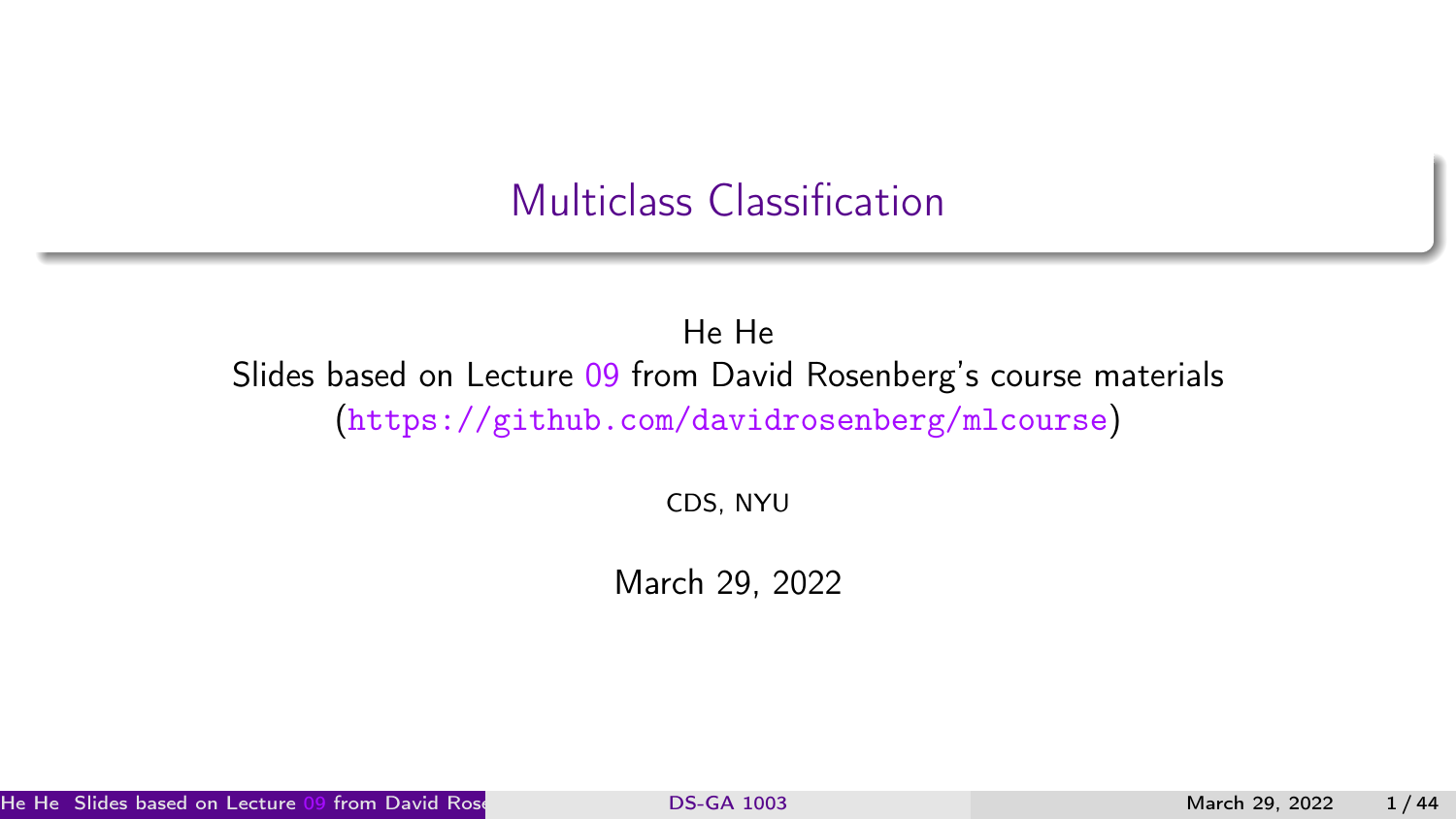Office hour moved to Wed 5:00-6:00pm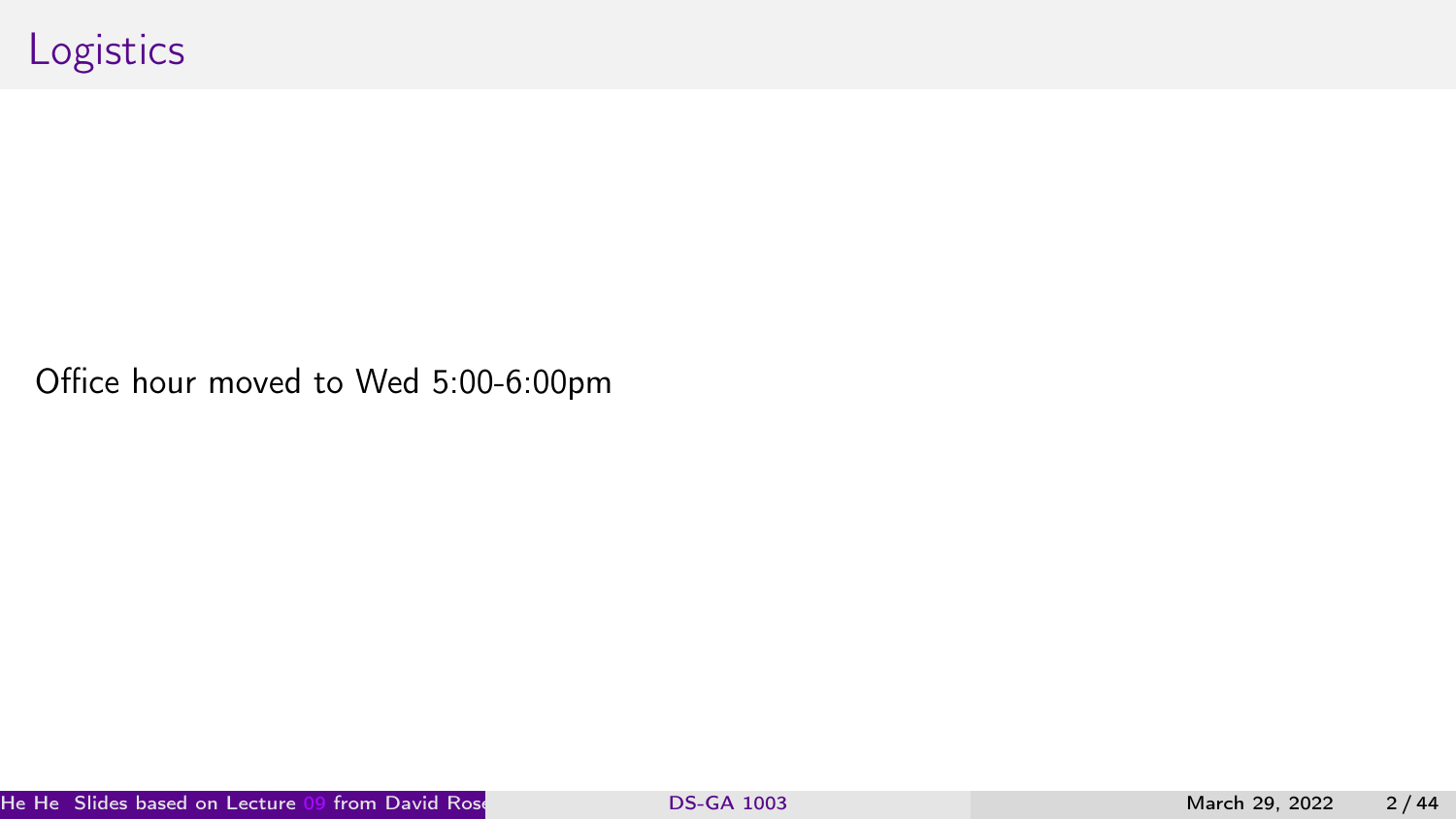# <span id="page-2-0"></span>**[Overview](#page-2-0)**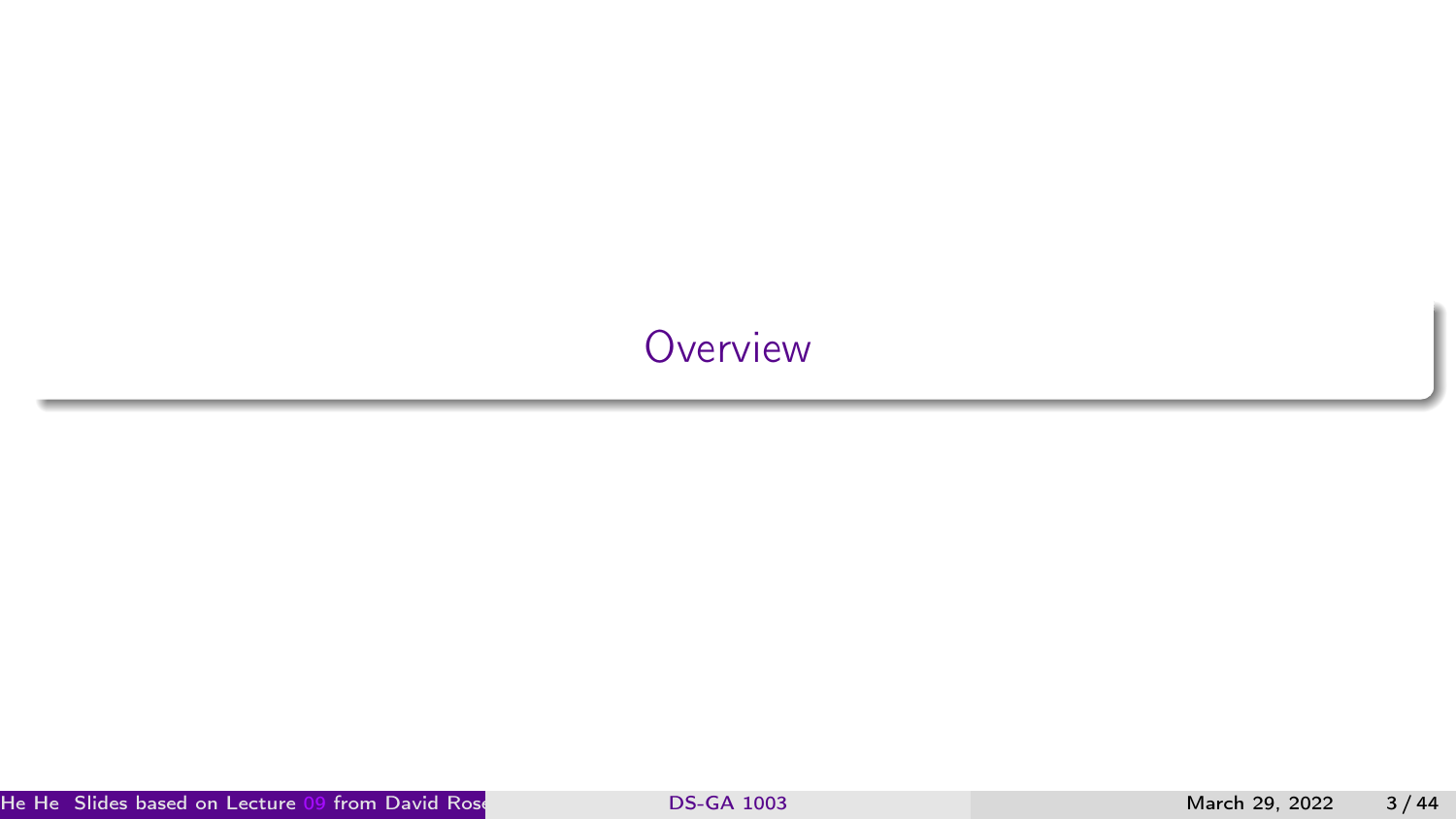- So far, most algorithms we've learned are designed for binary classification.
- Many real-world problems have more than two classes.
- What are some potential issues when we have a large number of classes?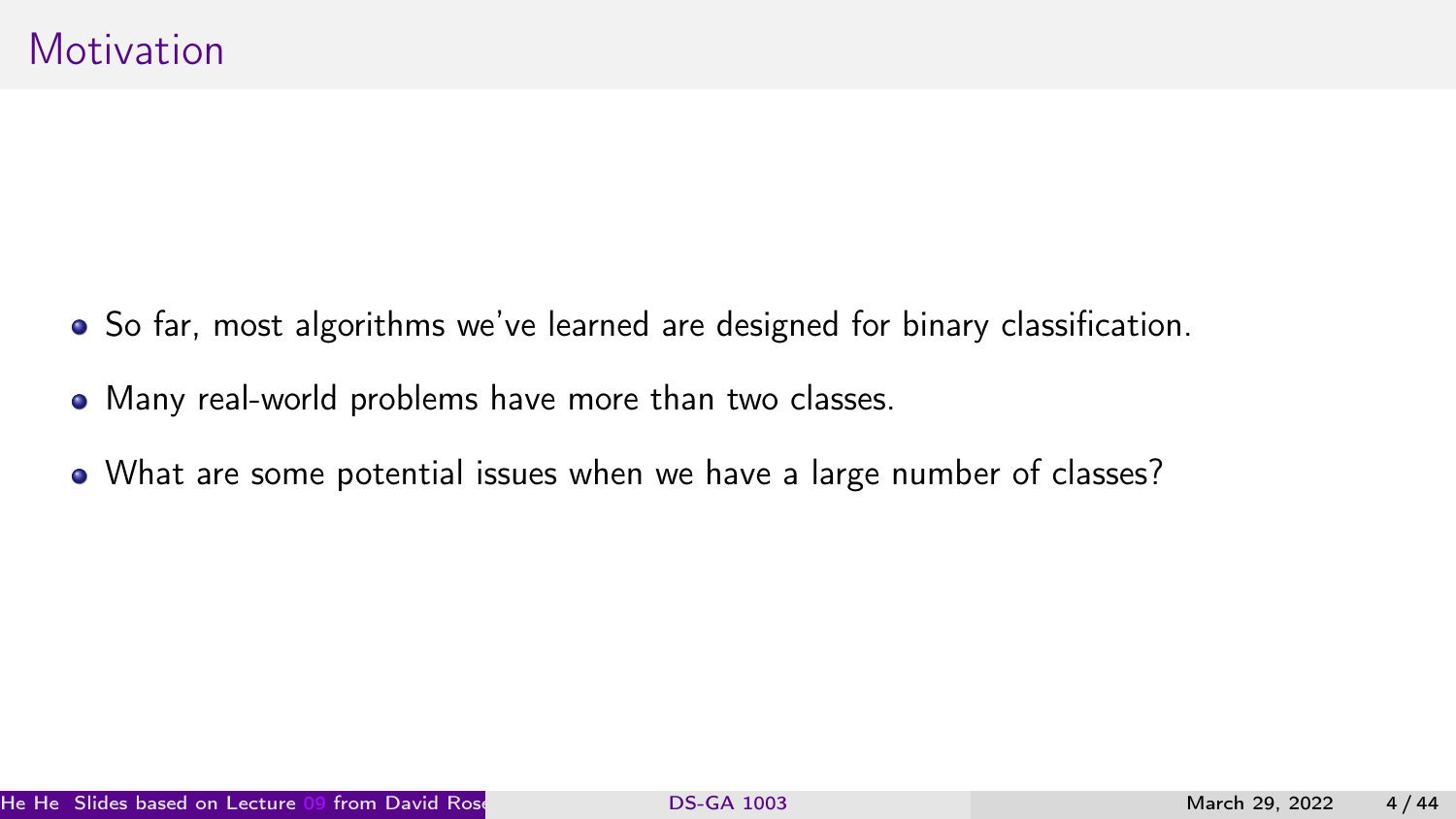- How to *reduce* multiclass classification to binary classification?
- How do we *generalize* binary classification algorithm to the multiclass setting?
- Example of very large output space: structured prediction.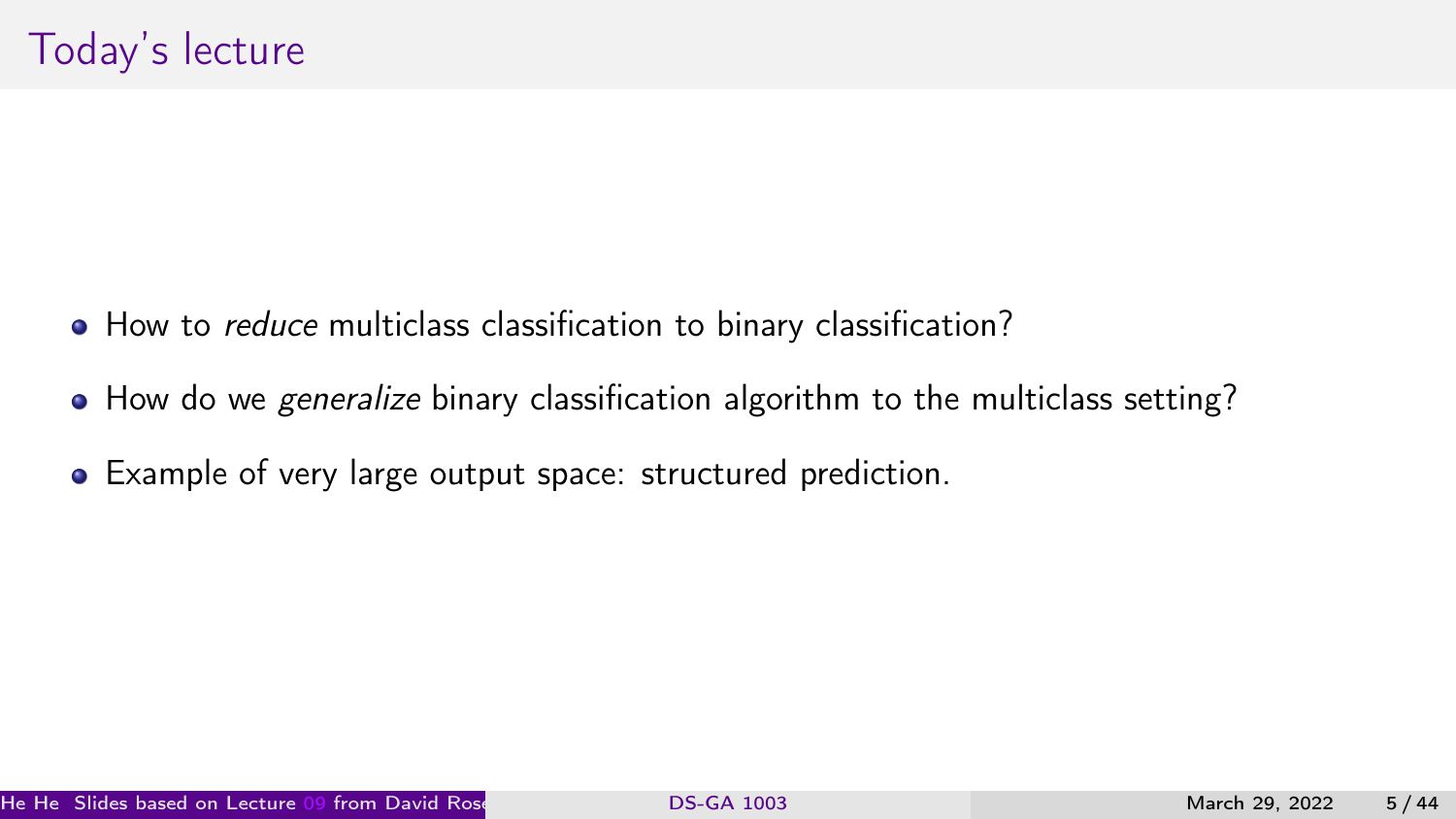## <span id="page-5-0"></span>[Reduction to Binary Classification](#page-5-0)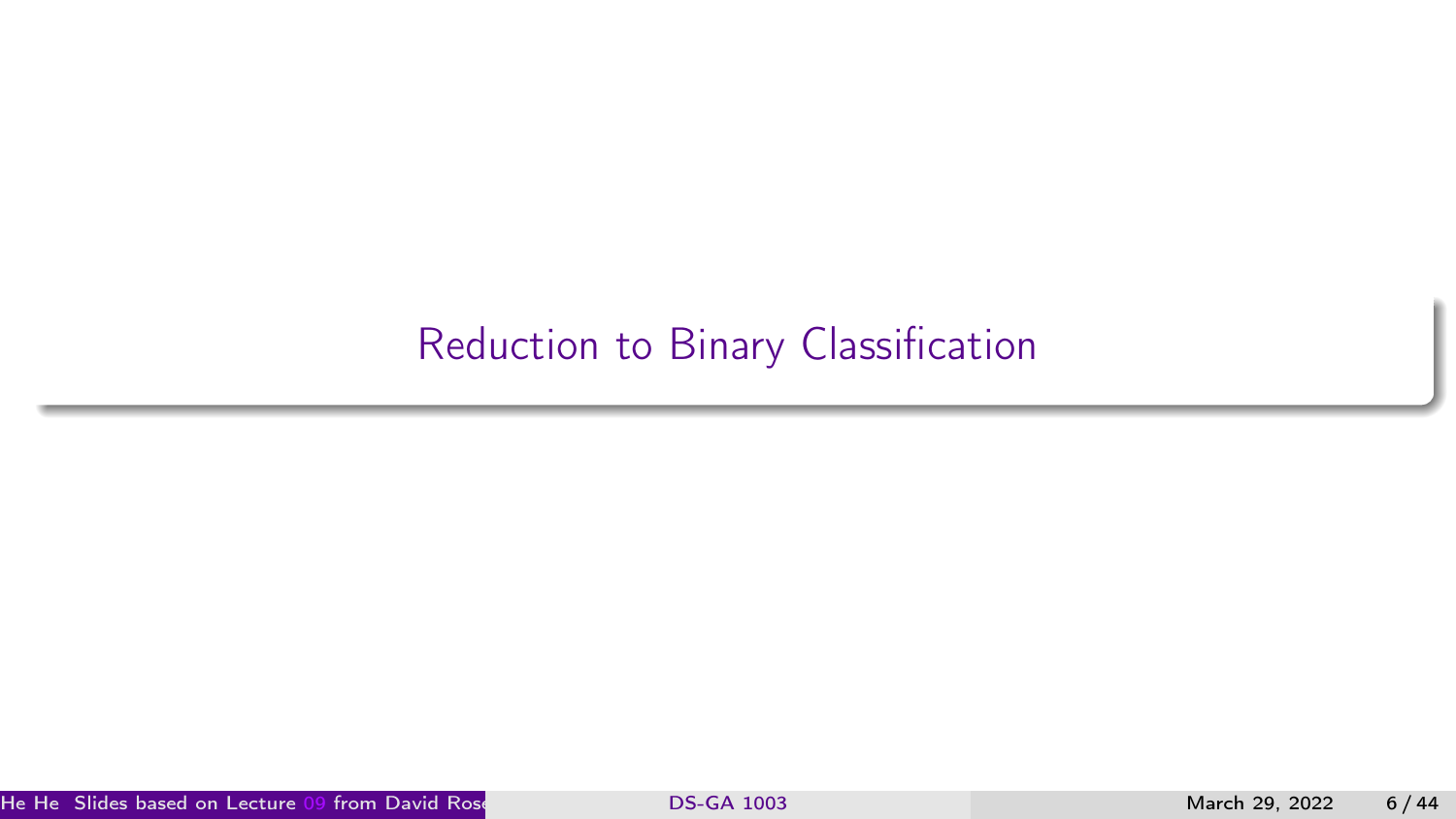# One-vs-All / One-vs-Rest

Setting  $\bullet$  Input space:  $\mathfrak X$ 

• Output space:  $\mathcal{Y} = \{1, \ldots, k\}$ 

Training  $\bullet$  Train k binary classifiers, one for each class:  $h_1, \ldots, h_k : \mathcal{X} \to \mathbb{R}$ .

- Classifier  $h_i$  distinguishes class  $i + 1$  from the rest  $(-1)$ .
- Prediction Majority vote:

$$
h(x) = \underset{i \in \{1, \ldots, k\}}{\arg \max} h_i(x)
$$

• Ties can be broken arbitrarily.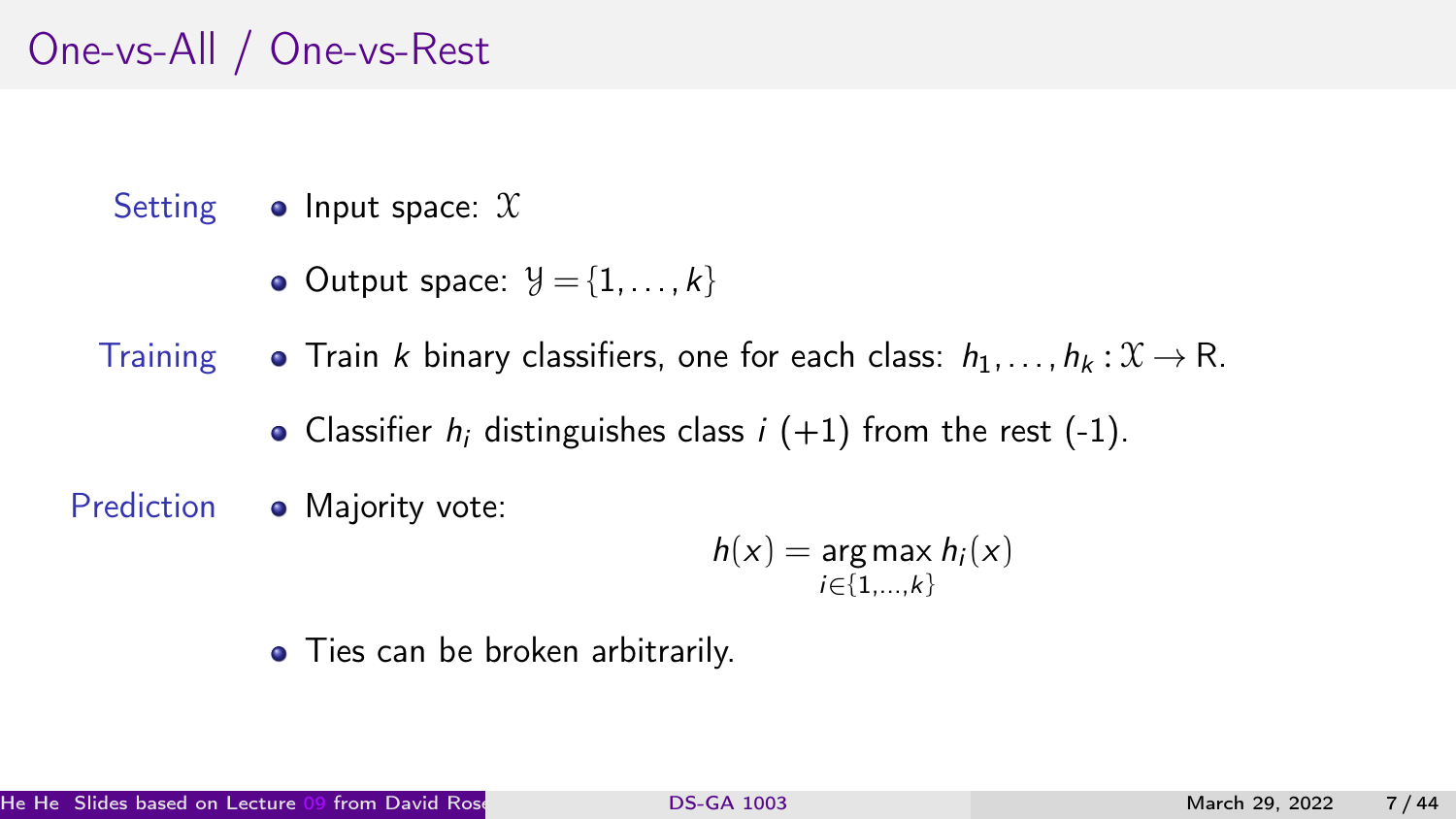## OvA: 3-class example

Consider a dataset with three classes:



Assumption: each class is linearly separable from the rest.

Ideal case: only target class has positive score.

Train OvA classifiers:

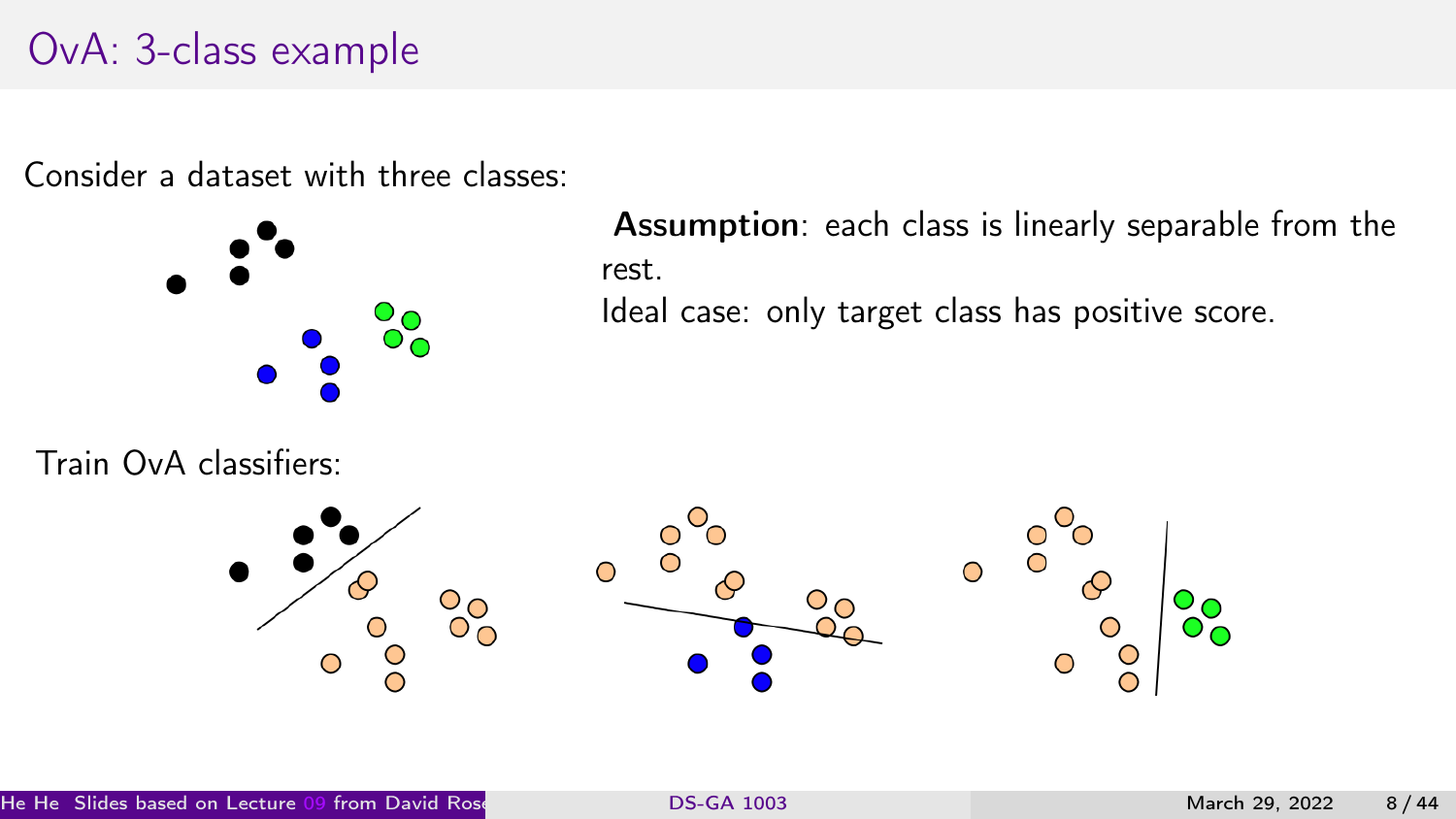## OvA: 4-class non-separable example

Consider a dataset with four classes:



Train OvA classifiers:

Cannot separate red points from the rest. Which classes might have low accuracy?

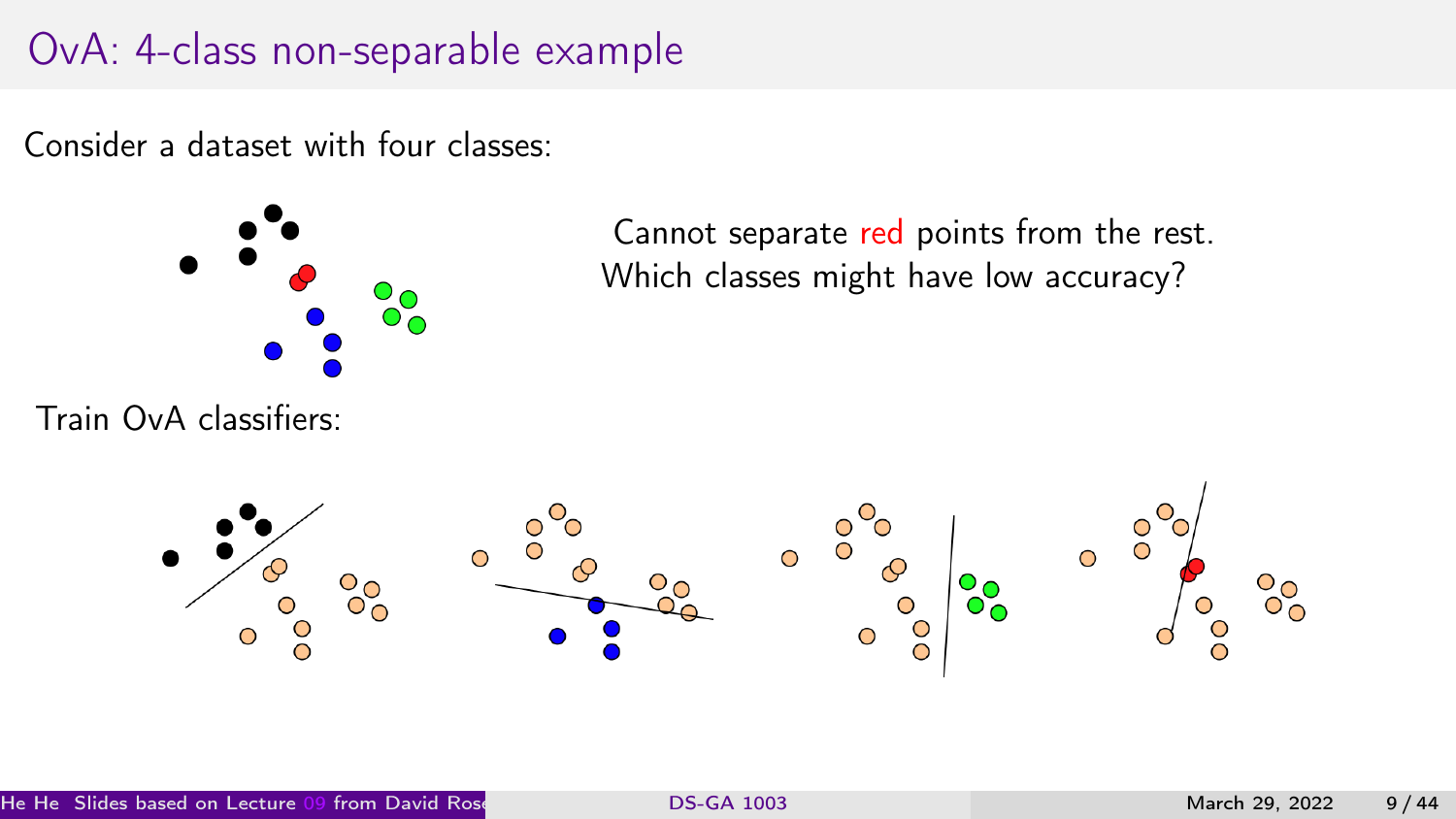# All vs All / One vs One / All pairs

- Setting  $\bullet$  Input space:  $\mathfrak X$ 
	- $\bullet$  Output space:  $\mathcal{Y} = \{1, \ldots, k\}$
- 
- Training **•** Train  $\binom{k}{2}$  $\binom{k}{2}$  binary classifiers, one for each pair:  $h_{ij}: \mathfrak{X} \rightarrow \mathsf{R}$ for  $i \in [1, k]$  and  $i \in [i + 1, k]$ .
	- Classifier  $h_{ii}$  distinguishes class  $i$  (+1) from class  $j$  (-1).
- Prediction  $\bullet$  Majority vote (each class gets  $k 1$  votes)

$$
h(x) = \underset{i \in \{1,\ldots,k\}}{\arg \max } \sum_{j \neq i} \underbrace{h_{ij}(x) \mathbb{I}\{i < j\}}_{\text{class } i \text{ is } +1} - \underbrace{h_{ji}(x) \mathbb{I}\{j < i\}}_{\text{class } i \text{ is } -1}
$$

#### **o** Tournament

• Ties can be broken arbitrarily.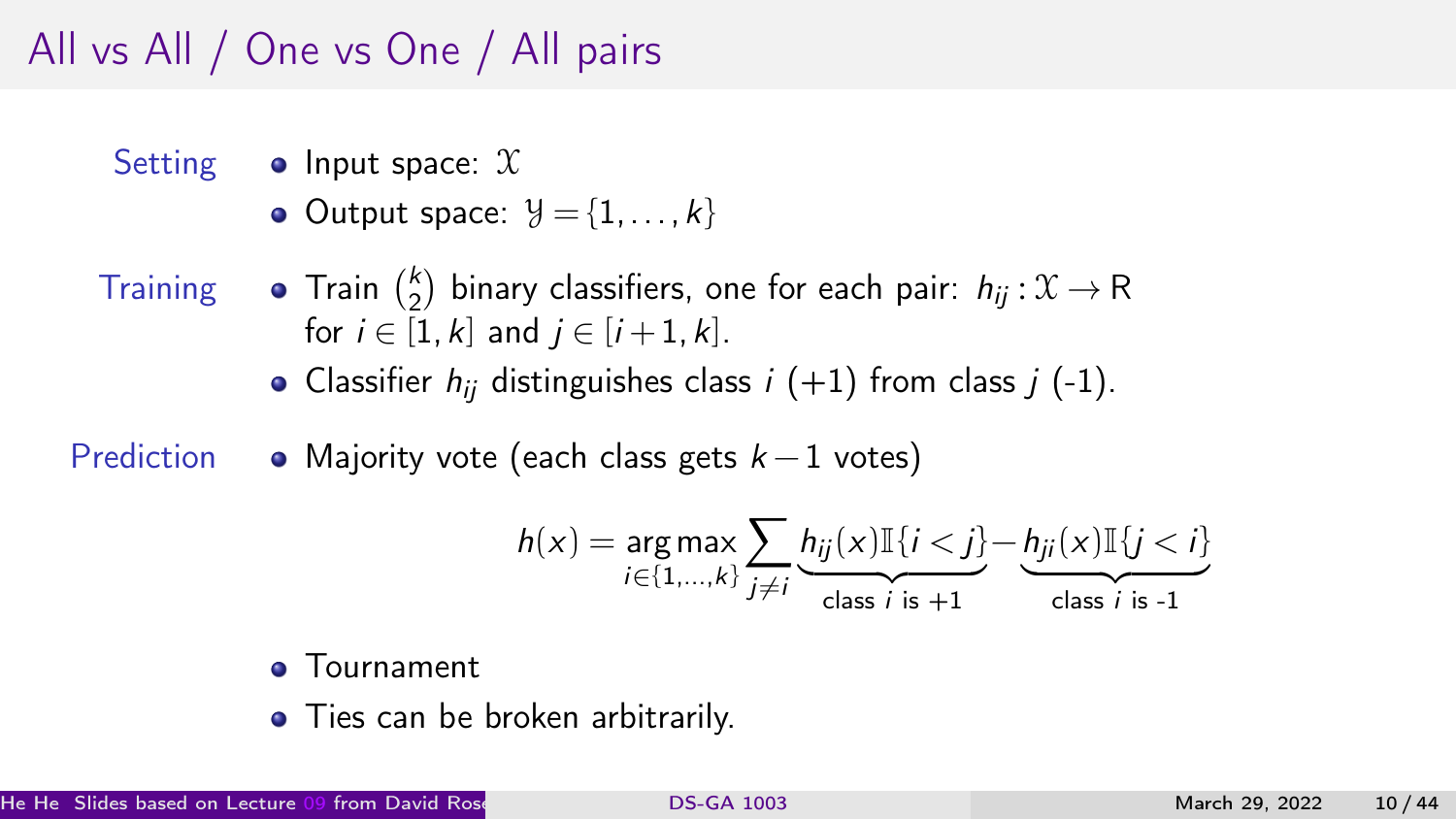# AvA: four-class example

Consider a dataset with four classes:



Assumption: each pair of classes are linearly separable. More expressive than OvA.

What's the decision region for the red class?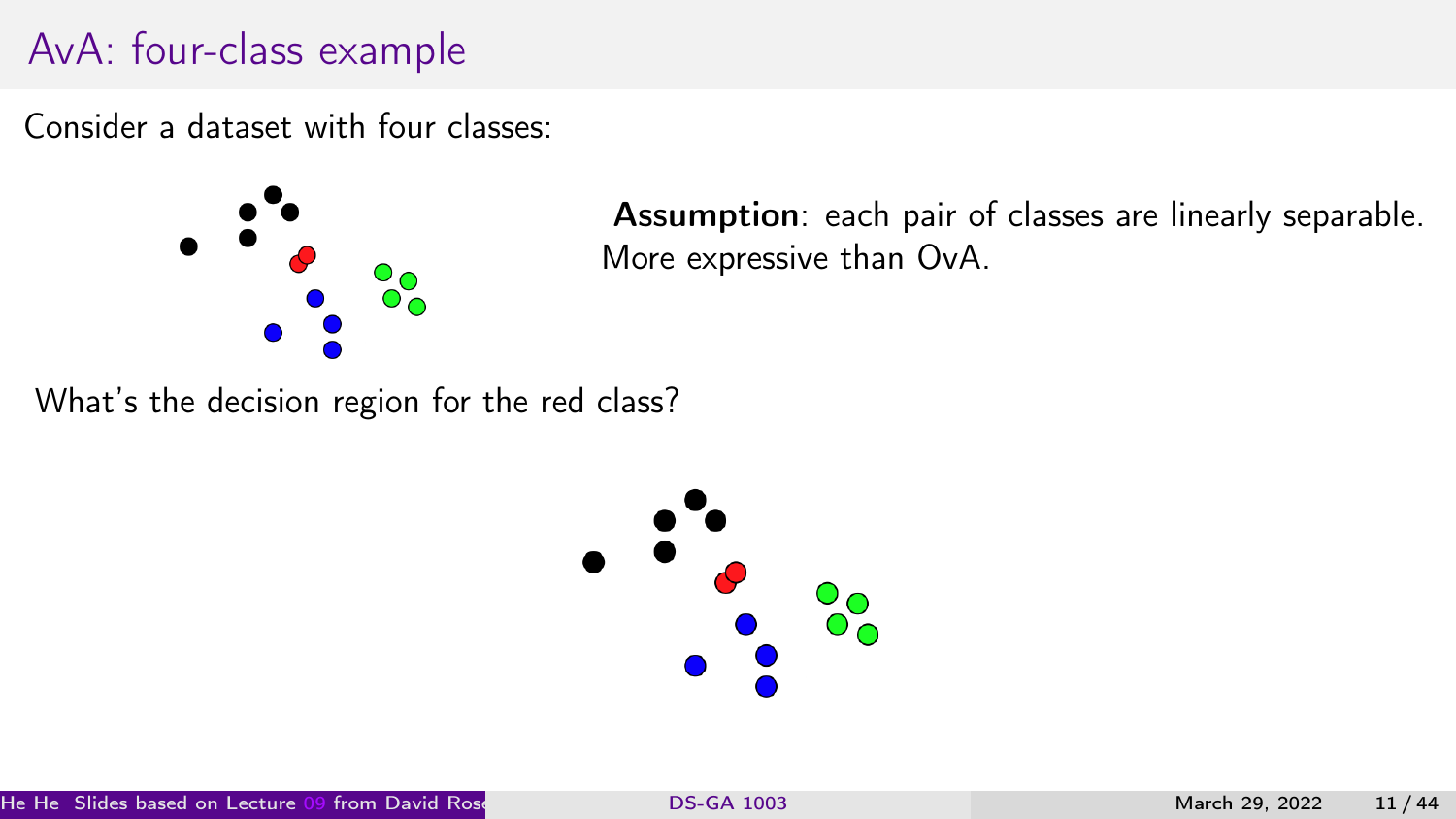## OvA vs AvA

|             |               | OvA                                                | AvA                                                      |
|-------------|---------------|----------------------------------------------------|----------------------------------------------------------|
| computation | train<br>test | $O(kB_{\text{train}}(n))$<br>$O(kB_{\text{test}})$ | $O(k^2B_{\text{train}}(n/k))$<br>$O(k^2B_{\text{test}})$ |
|             | train         |                                                    | class imbalance small training set                       |
| challenges  | test          | calibration / scale<br>tie breaking                |                                                          |

Lack theoretical justification but simple to implement and works well in practice (when  $#$ classes is small).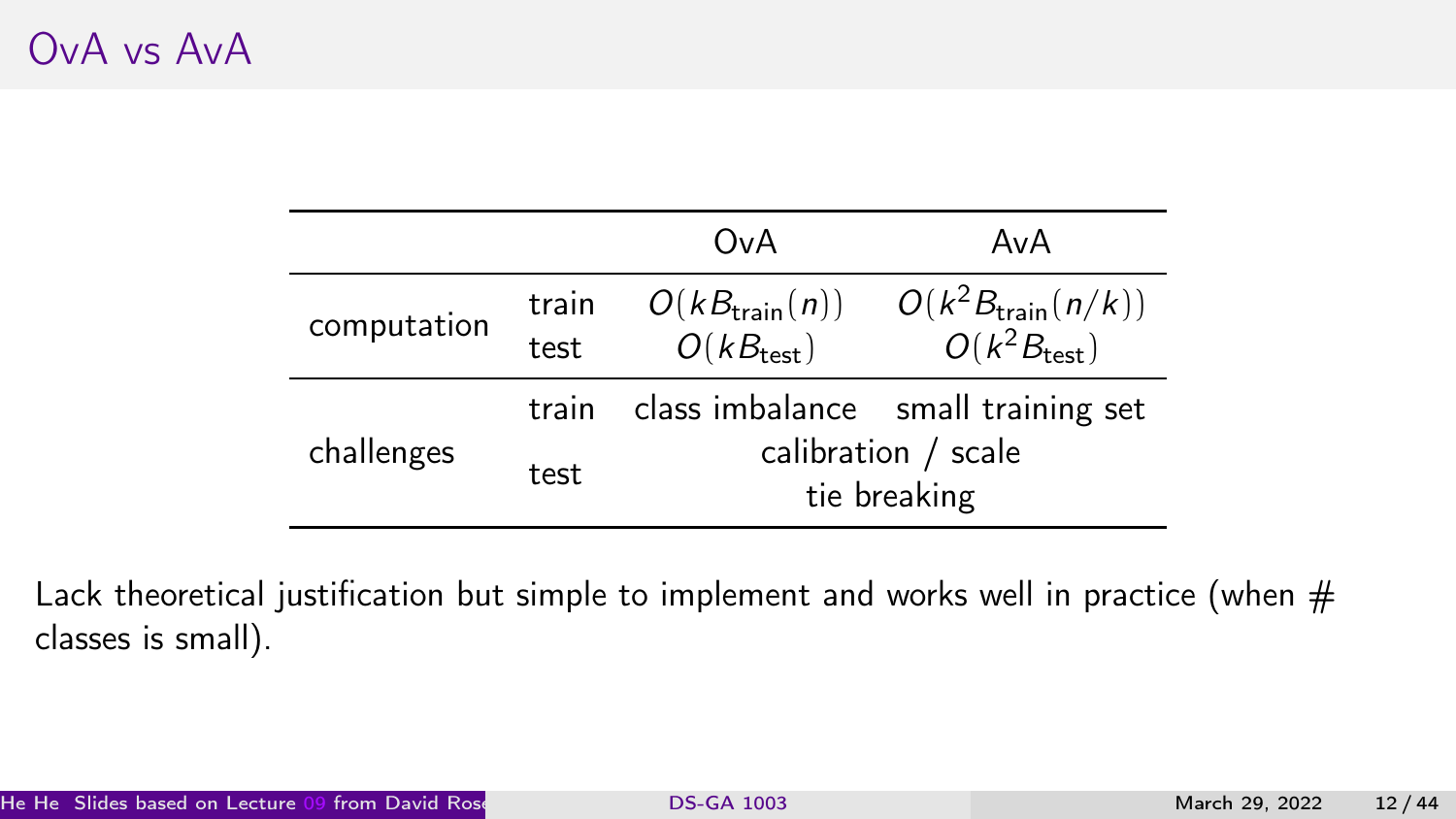Reduction-based approaches:

- Reducing multiclass classification to binary classification: OvA, AvA
- Key is to design "natural" binary classification problems without large computation cost. But,
	- $\bullet$  Unclear how to generalize to extremely large  $\#$  of classes.
	- ImageNet:  $>$ 20k labels; Wikipedia:  $>$ 1M categories.

Next, generalize previous algorithms to multiclass settings.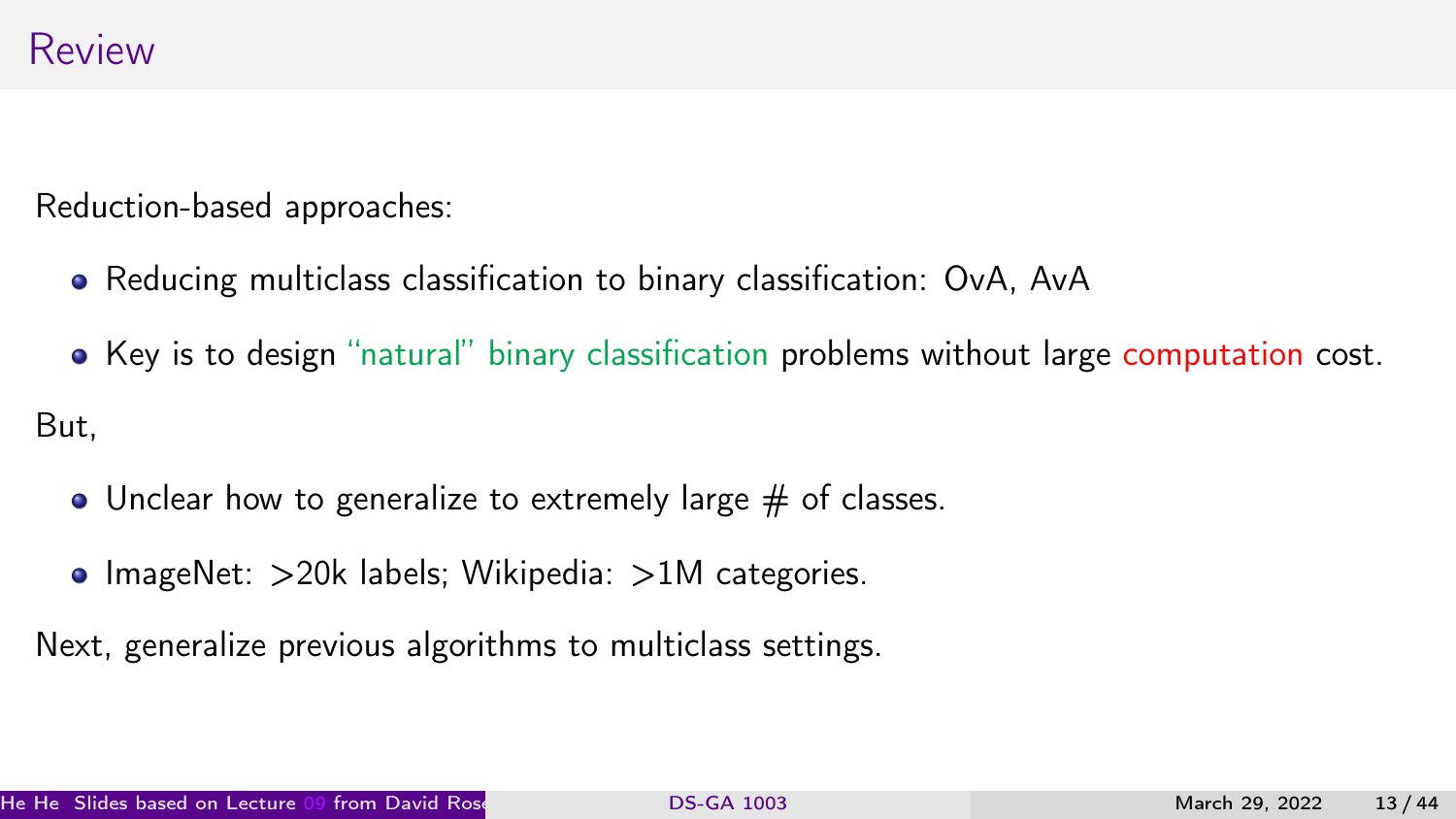# <span id="page-13-0"></span>[Multiclass loss](#page-13-0)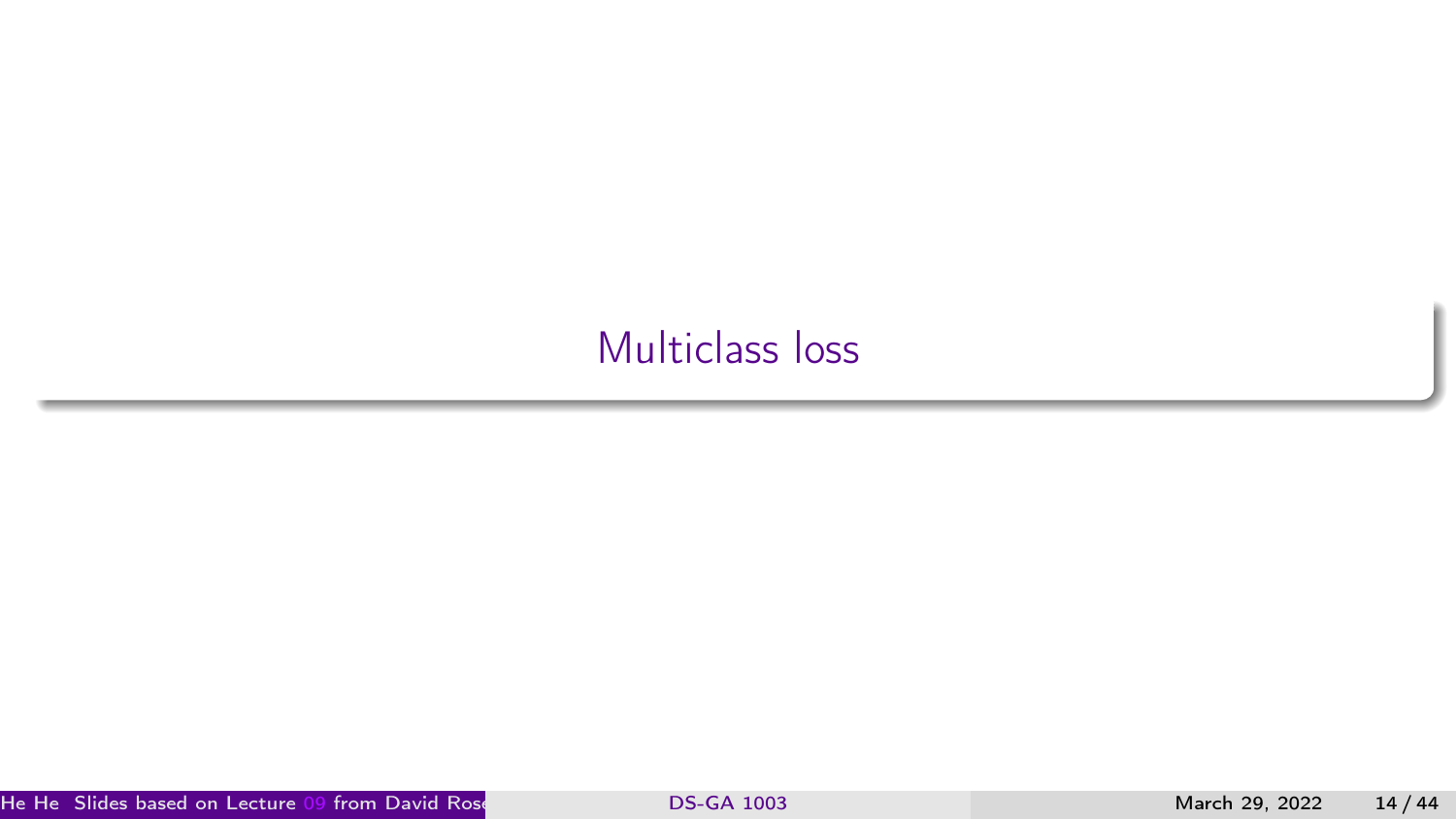#### OvA revisit

- Base Hypothesis Space:  $\mathcal{H} = \{h : \mathcal{X} \to \mathsf{R}\}\$  (score functions).
- Multiclass Hypothesis Space (for  $k$  classes):

$$
\mathcal{F} = \left\{ x \mapsto \argmax_{i} h_i(x) \mid h_1, \dots, h_k \in \mathcal{H} \right\}
$$

- Intuitively,  $h_i(x)$  scores how likely x is to be from class i.
- OvA objective:  $h_i(x) > 0$  for x with label i and  $h_i(x) < 0$  for x with all other labels.
- At test time, to predict  $(x, i)$  correctly we only need

$$
h_i(x) > h_j(x) \qquad \forall j \neq i. \tag{1}
$$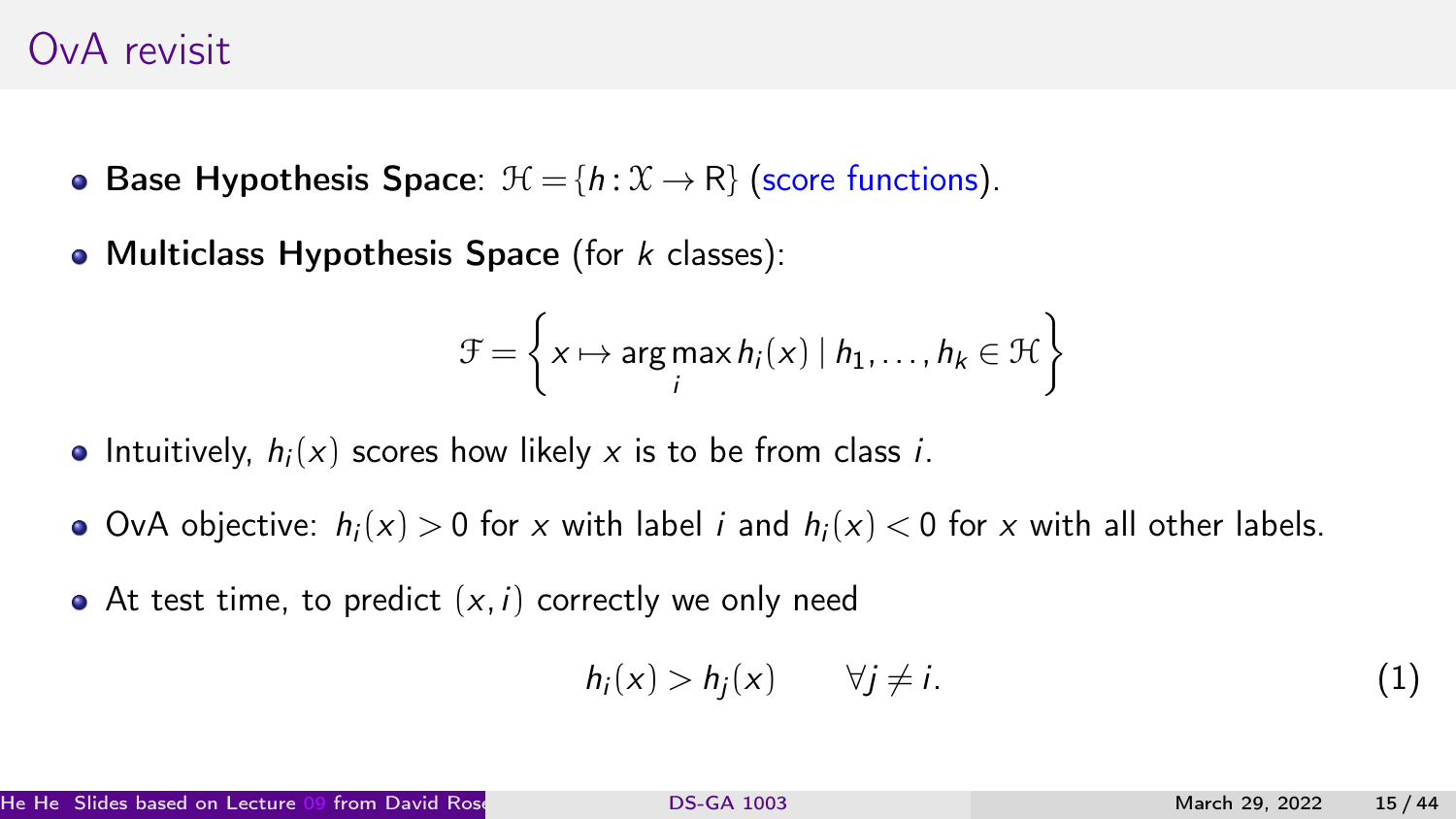## Multiclass perceptron

- Base linear predictors:  $h_i(x) = w_i^T x \ (w \in \mathbb{R}^d).$
- Multiclass perceptron:

```
Given a multiclass dataset \mathcal{D} = \{ (x, y) \};
Initialize w \leftarrow 0;
for iter = 1, 2, \ldots, T do
     for (x,y)\in\mathcal{D} do
         \hat{y} = \argmax_{y' \in \mathcal{Y}} w_{y'}^T x;if \hat{y} \neq y then // We've made a mistake
              w_y \leftarrow w_y + x ; // Move the target-class scorer towards xw_{\hat{y}} \leftarrow w_{\hat{y}} - x ; // Move the wrong-class scorer away from xend
    end
end
```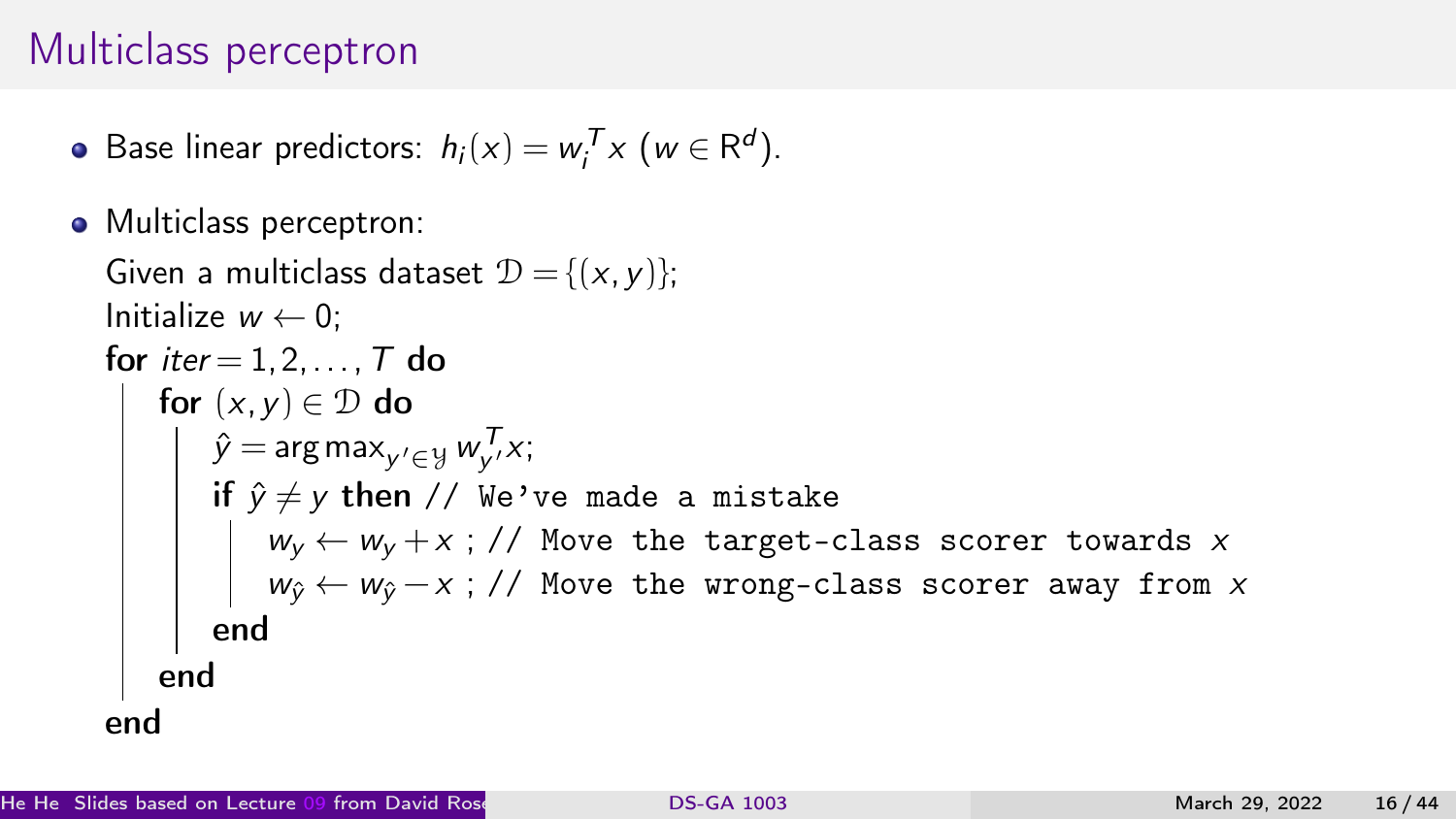#### Rewrite the scoring function

- Remember that we want to scale to very large  $#$  of classes and reuse algorithms and analysis for binary classification
	- $\bullet \implies$  a single weight vector is desired
- $\bullet$  How to rewrite the equation such that we have one w instead of  $k$ ?

$$
w_i^T x = w^T \psi(x, i)
$$
  
\n
$$
h_i(x) = h(x, i)
$$
\n(2)

- Encode labels in the feature space.
- Score for each label  $\rightarrow$  score for the "compatibility" of a label and an input.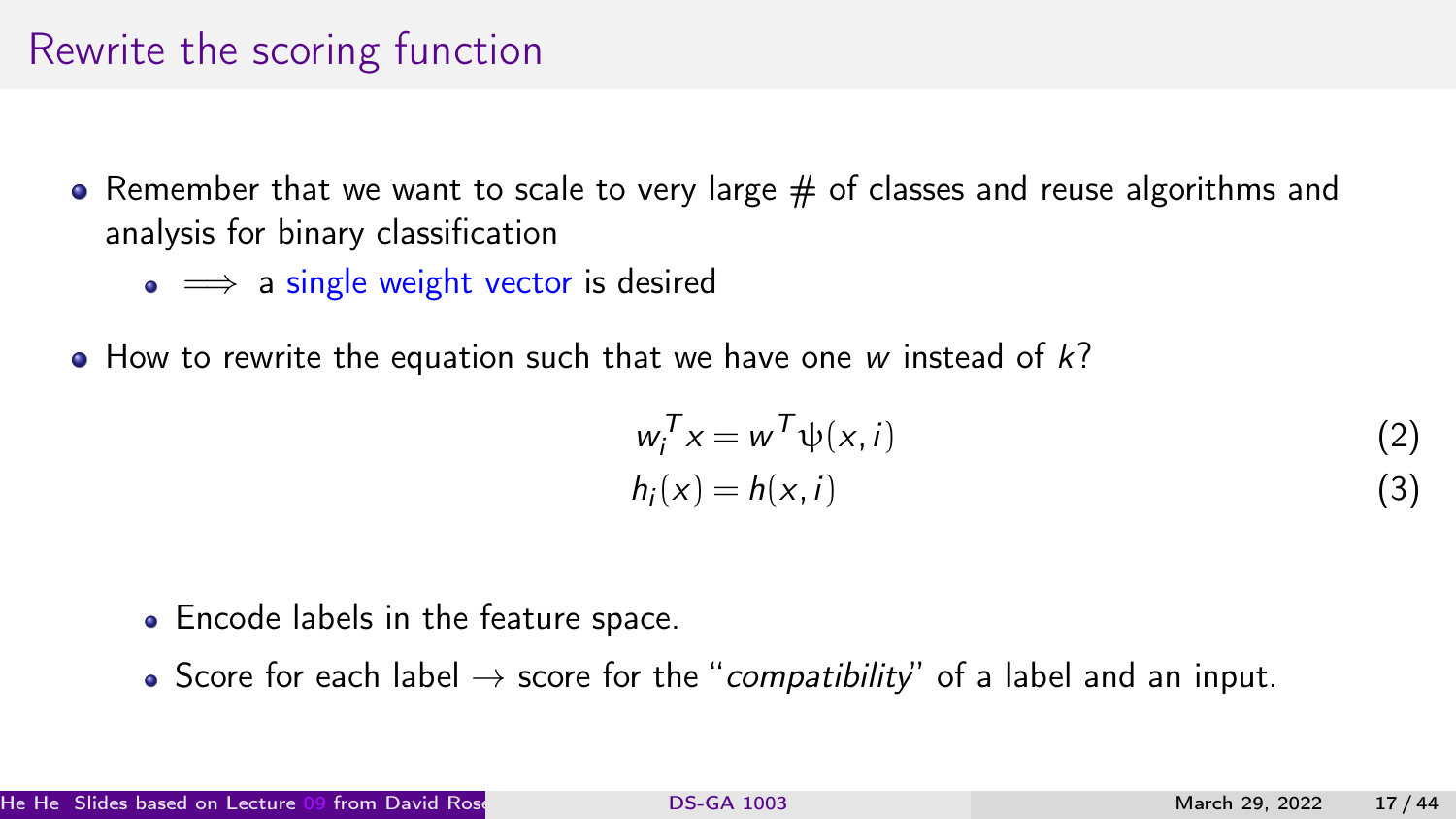## The Multivector Construction

How to construct the feature map  $\psi$ ?

What if we stack  $w_i$ 's together (e.g.,  $x\in{\sf R}^2,$   $\!\!\not\!{\rm J}=\{1,2,3\})$ 

$$
w=\left(\underbrace{-\frac{\sqrt{2}}{2},\frac{\sqrt{2}}{2}}_{w_1},\underbrace{0,1}_{w_2},\underbrace{\frac{\sqrt{2}}{2},\frac{\sqrt{2}}{2}}_{w_3}\right)
$$

And then do the following:  $\Psi$  :  $\mathsf{R}^2 \times \{1,2,3\} \mathbin{\rightarrow} \mathsf{R}^6$  defined by

$$
\Psi(x,1) := (x_1, x_2, 0, 0, 0, 0)
$$
  
\n
$$
\Psi(x,2) := (0, 0, x_1, x_2, 0, 0)
$$
  
\n
$$
\Psi(x,3) := (0, 0, 0, 0, x_1, x_2)
$$

• Then  $\langle w, \Psi(x, y) \rangle = \langle w_y, x \rangle$ , which is what we want.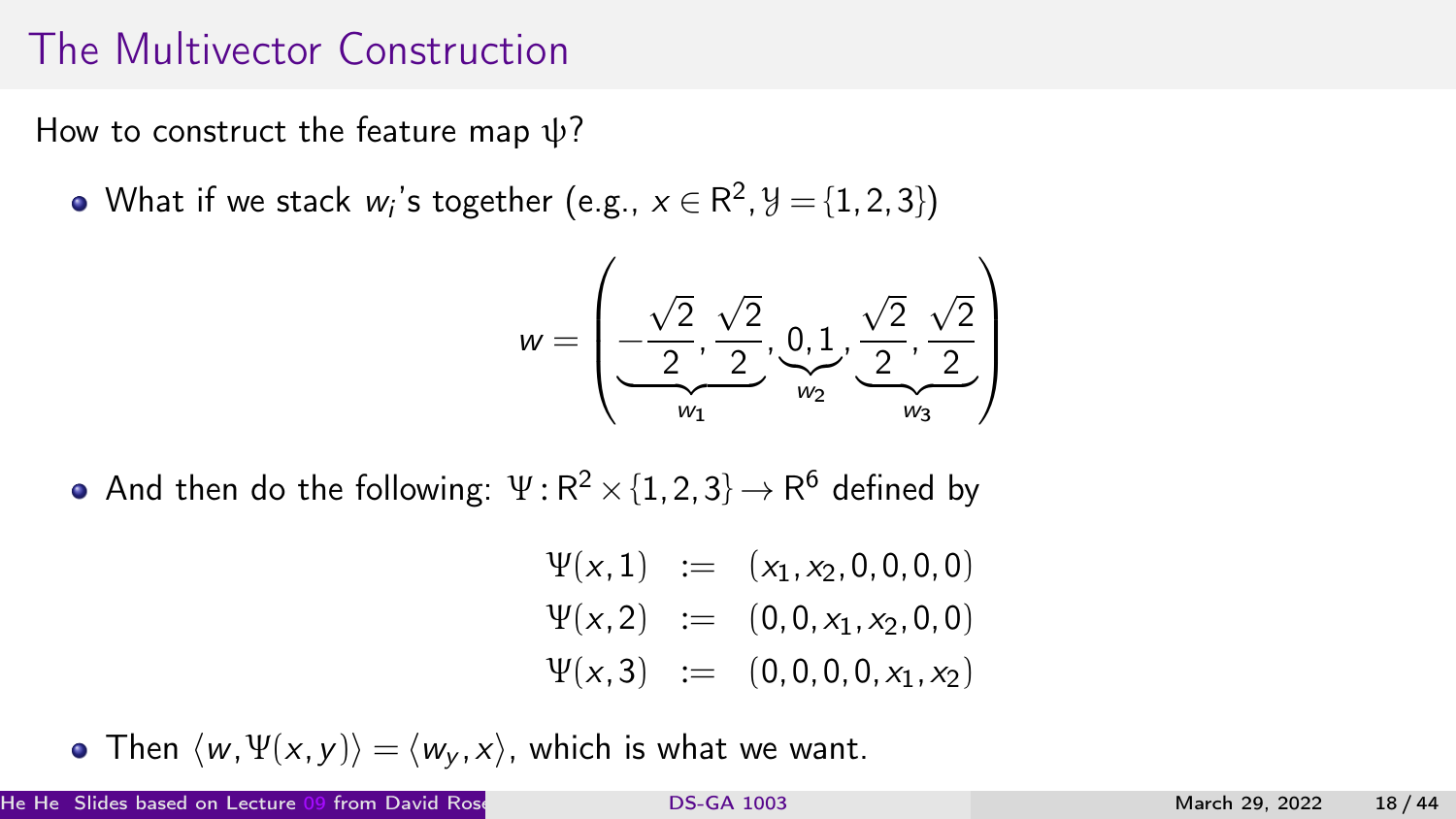## Rewrite multiclass perceptron

Multiclass perceptron using the multivector construction.

```
Given a multiclass dataset \mathcal{D} = \{ (x, v) \}:
Initialize w \leftarrow 0:
for iter = 1, 2, \ldots, T do
     for (x, y) \in \mathcal{D} do
          \hat{y} = arg max_{y' \in \mathcal{Y}} w^{\mathcal{T}} \psi(x,y') ; // Equivalent to arg max_{y' \in \mathcal{Y}} w_{y'}^{\mathcal{T}} xif \hat{y} \neq y then // We've made a mistake
               w \leftarrow w + \psi(x, y); // Move the scorer towards \psi(x, y)w \leftarrow w - \psi(x, \hat{y}); // Move the scorer away from \psi(x, \hat{y})end
     end
end
```
Exercise: What is the base binary classification problem in multiclass perceptron?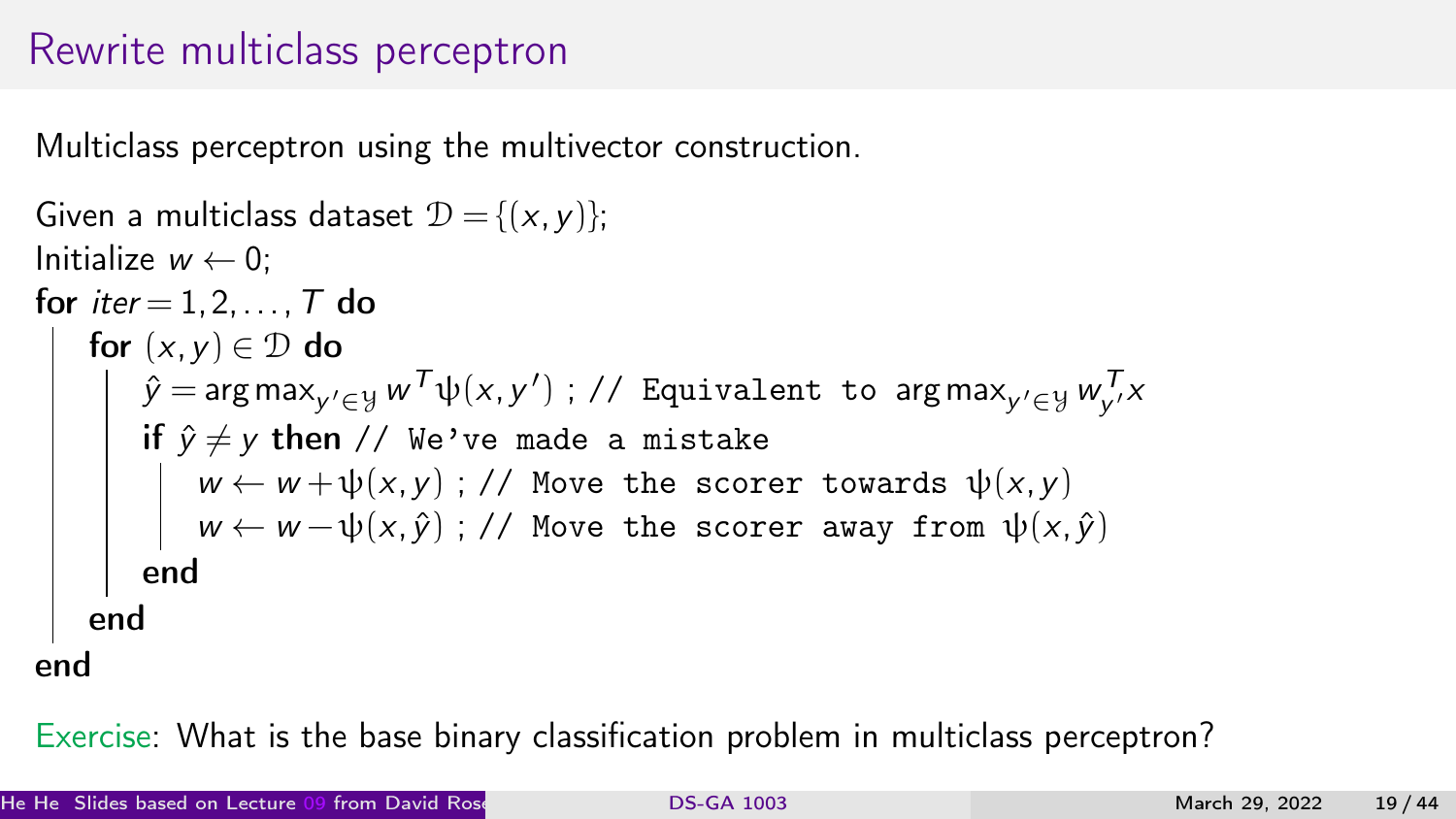#### Features

Toy multiclass example: Part-of-speech classification

- $X = \{All possible words\}$
- $\bullet$   $\mathcal{Y} = \{NOUN.VERB.ADJECTIVE... \}$ .
- Features of  $x \in \mathcal{X}$ : [The word itself], ENDS\_IN\_ly, ENDS\_IN\_ness, ...

How to construct the feature vector?

- Multivector construction:  $w \in R^{d \times k}$ —doesn't scale.
- **•** Directly design features for each class.

$$
\Psi(x, y) = (\psi_1(x, y), \psi_2(x, y), \psi_3(x, y), \dots, \psi_d(x, y))
$$
(4)

 $\bullet$  Size can be bounded by d.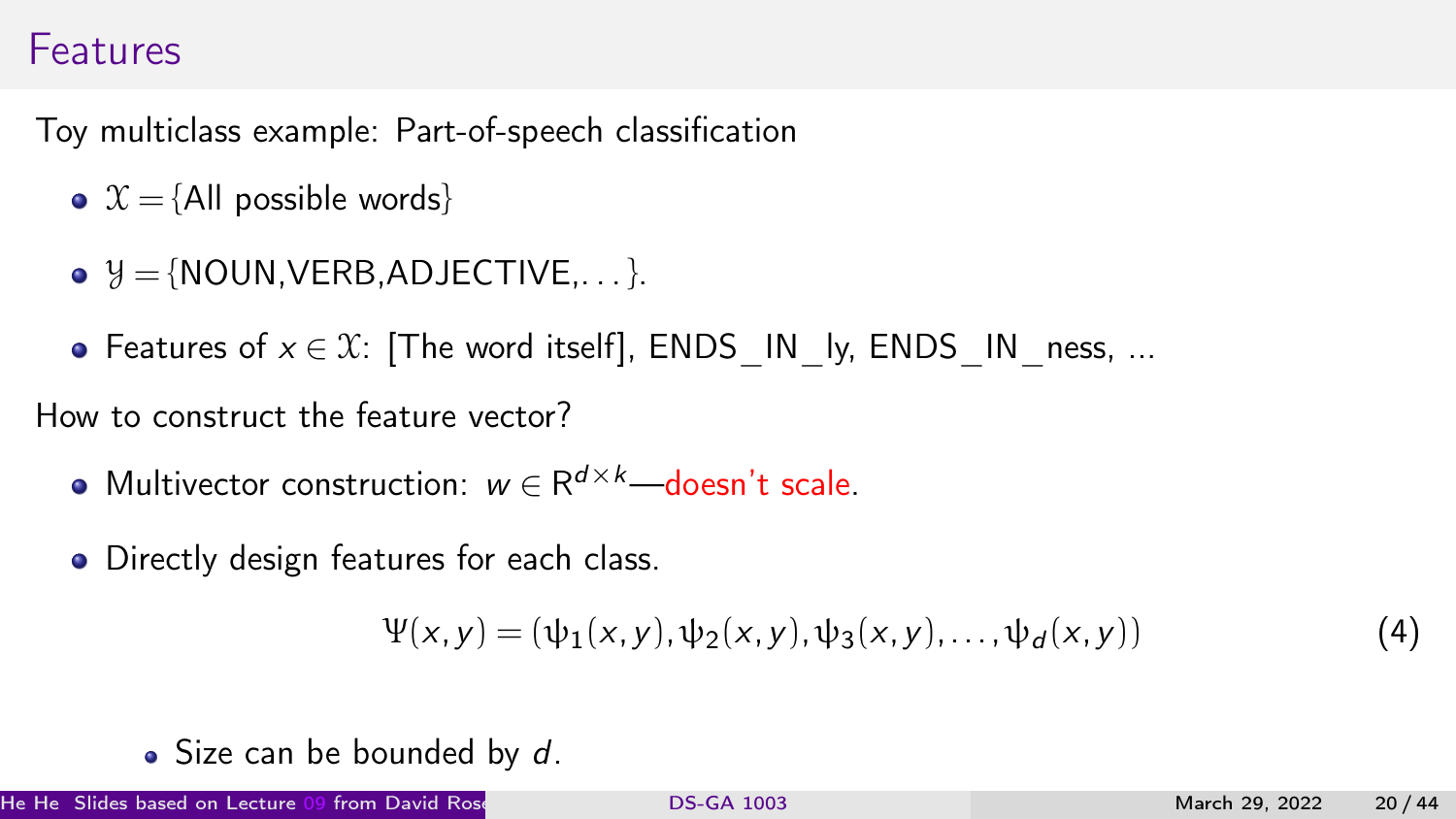#### Features

Sample training data:

The boy grabbed the apple and ran away quickly .

Feature:

$$
\psi_1(x, y) = 1(x = \text{apple AND } y = \text{NOUN})
$$
  
\n
$$
\psi_2(x, y) = 1(x = \text{run AND } y = \text{NOUN})
$$
  
\n
$$
\psi_3(x, y) = 1(x = \text{run AND } y = \text{VERB})
$$
  
\n
$$
\psi_4(x, y) = 1(x \text{ ENDS IN} \cup y \text{ AND } y = \text{ADVERB})
$$

• E.g.,  $\Psi(x = \text{run}, y = \text{NOUN}) = (0, 1, 0, 0, \ldots)$ 

...

- After training, what's  $w_1, w_2, w_3, w_4$ ?
- No need to include features unseen in training data.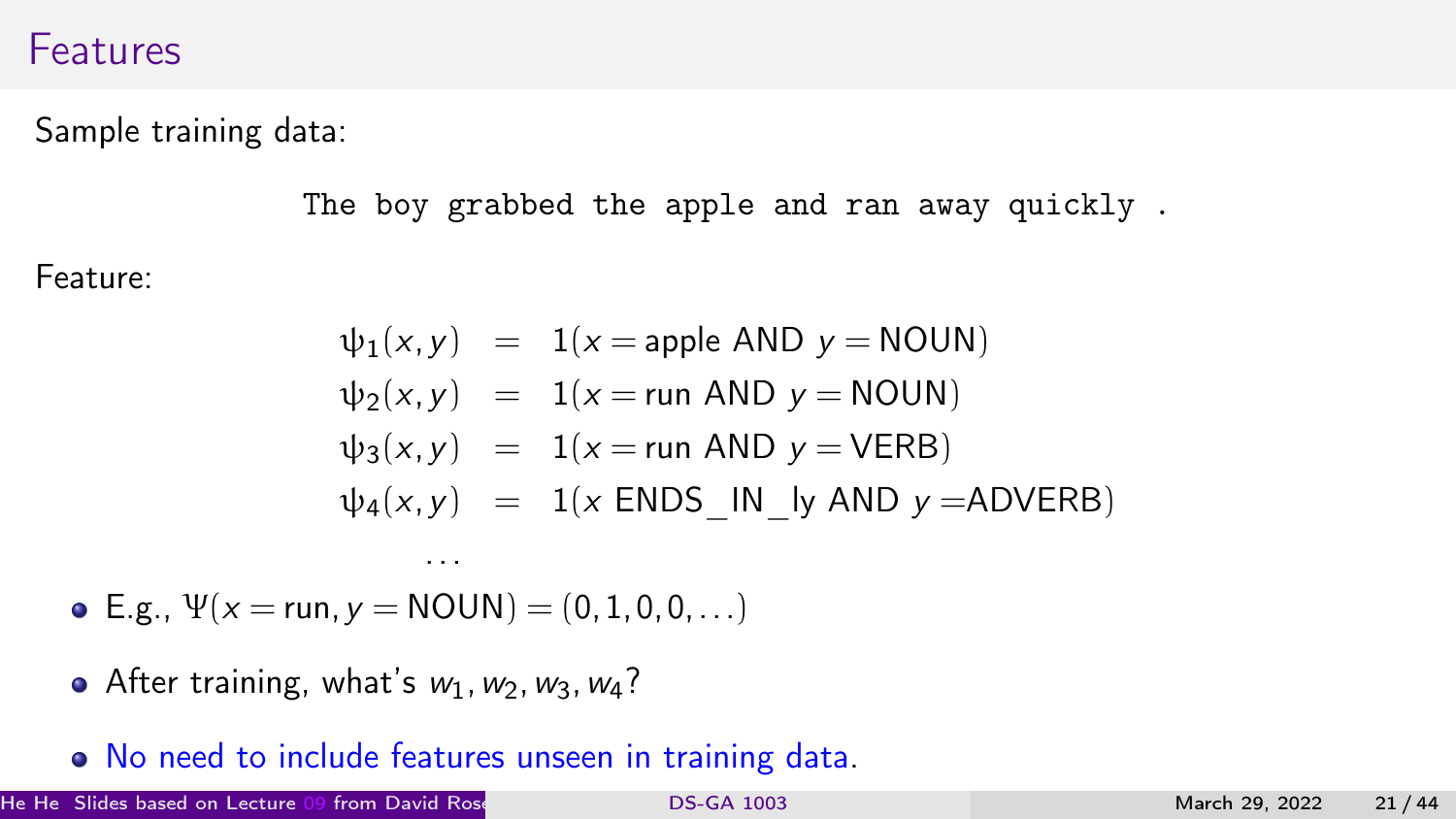#### Feature templates: implementation

- Flexible, e.g., neighboring words, suffix/prefix.
- "Read off" features from the training data.
- Often sparse—efficient in practice, e.g., NLP problems.
- Can use a hash function: template  $\rightarrow$  {1, 2, ..., d}.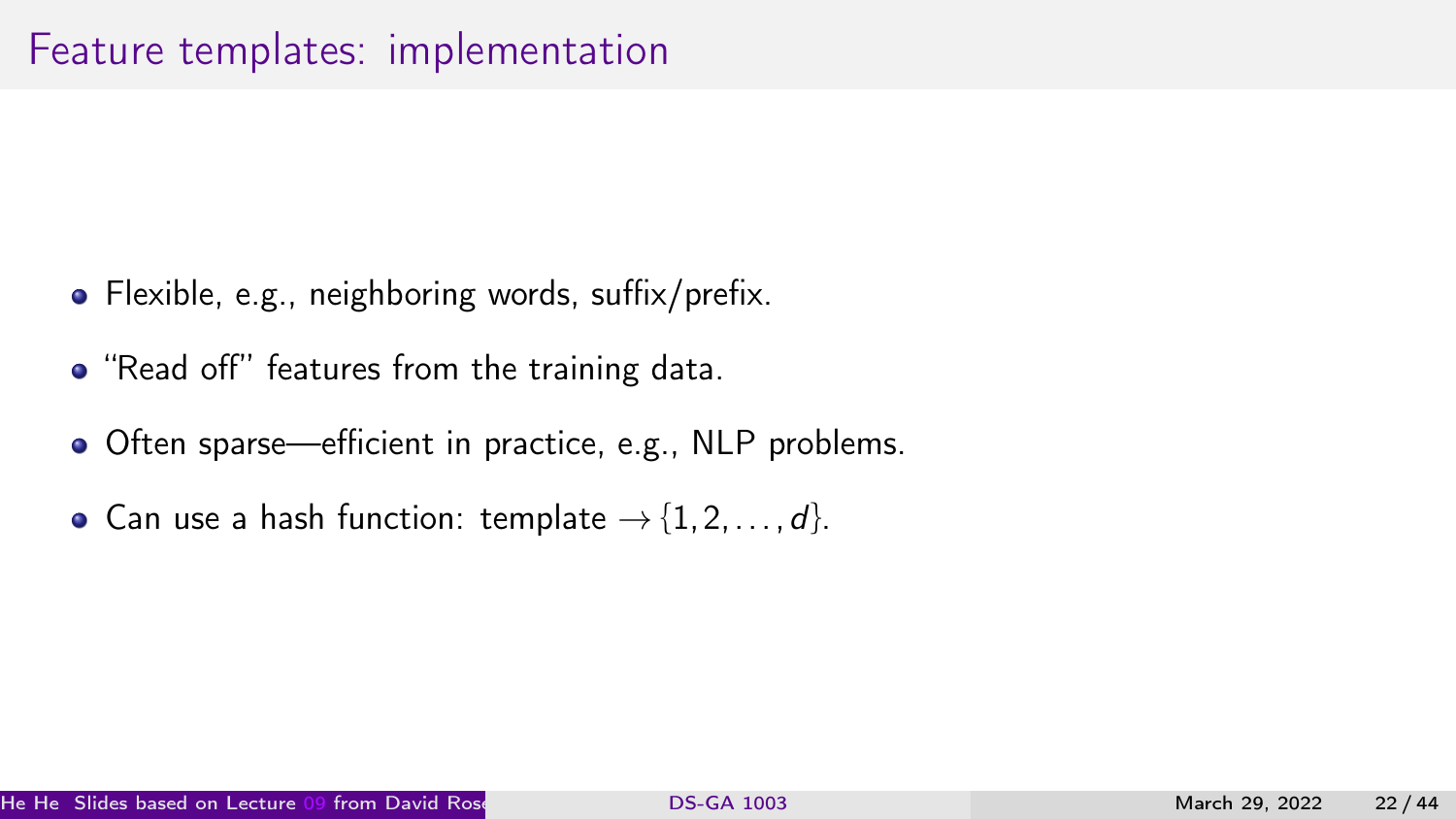#### Review

Ingredients in multiclass classification:

- Scoring functions for each class (similar to ranking).
- Represent labels in the input space  $\implies$  single weight vector.

We've seen

- How to generalize the perceptron algorithm to multiclass setting.
- Very simple idea. Was popular in NLP for structured prediction (e.g., tagging, parsing).

Next,

- How to generalize SVM to the multiclass setting.
- Concept check: Why might one prefer SVM / perceptron?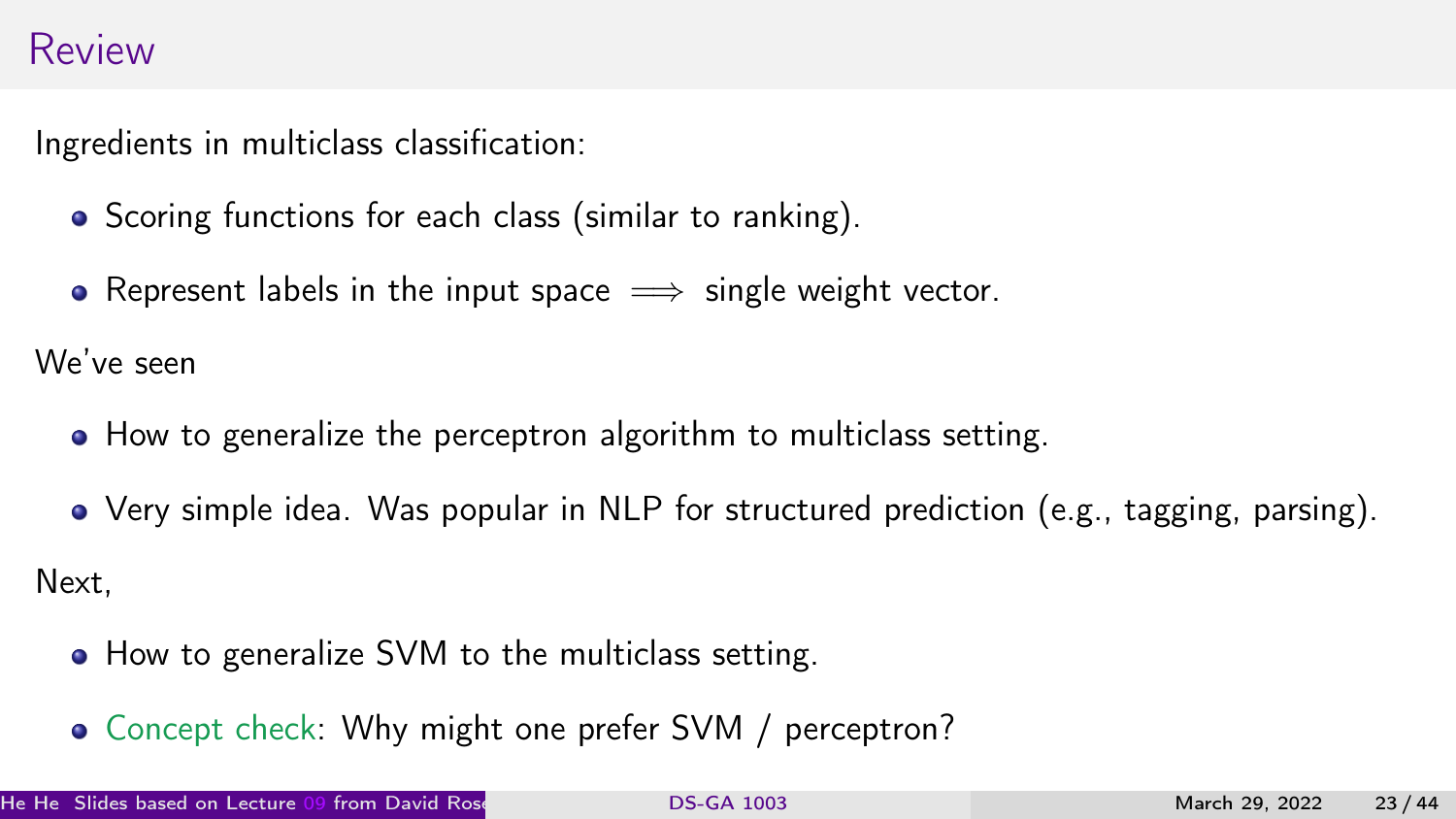## Margin for Multiclass

Binary • Margin for  $(x^{(n)}, y^{(n)})$ :

$$
y^{(n)}w^T x^{(n)} \tag{5}
$$

Want margin to be large and positive  $({w^{\mathcal{T}}x^{(n)}}$  has same sign as  $y^{(n)})$ Multiclass • Class-specific margin for  $(x^{(n)}, y^{(n)})$ :

$$
h(x^{(n)}, y^{(n)}) - h(x^{(n)}, y).
$$
 (6)

- Difference between scores of the correct class and each other class
- Want margin to be large and positive for all  $y\neq y^{(n)}.$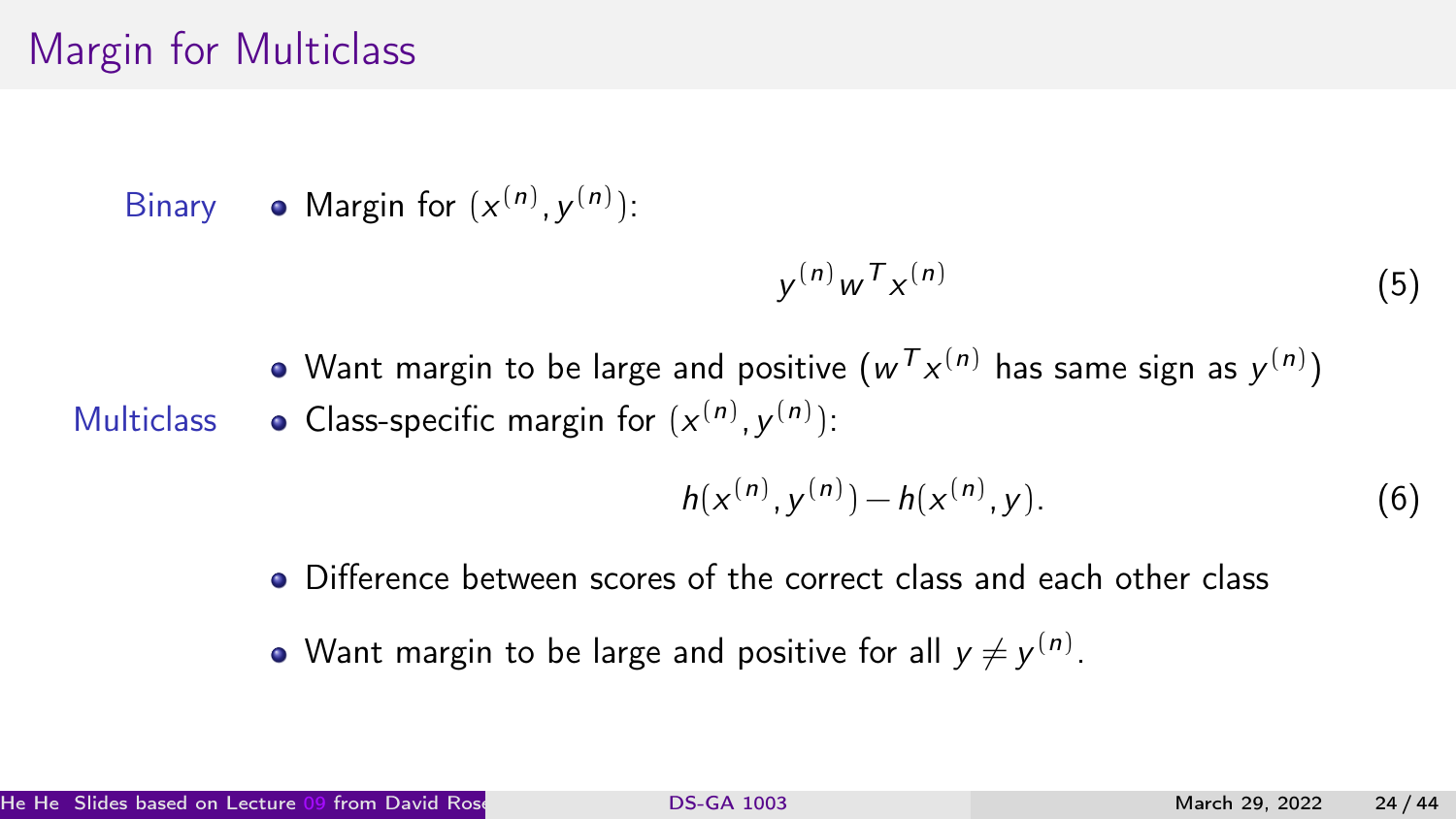#### Multiclass SVM: separable case

**Binary** 

$$
\min_{w} \quad \frac{1}{2} ||w||^2 \tag{7}
$$
\n
$$
\text{s.t.} \quad \underbrace{y^{(n)}w^T x^{(n)}}_{\text{margin}} \ge 1 \quad \forall (x^{(n)}, y^{(n)}) \in \mathcal{D} \tag{8}
$$

Multiclass As in the binary case, take 1 as our target margin.

$$
m_{n,y}(w) \stackrel{\text{def}}{=} \underbrace{\left\langle w, \Psi(x^{(n)}, y^{(n)}) \right\rangle}_{\text{score of correct class}} - \underbrace{\left\langle w, \Psi(x^{(n)}, y) \right\rangle}_{\text{score of other class}}
$$
(9)  
\n
$$
\min_{w} \frac{1}{2} ||w||^2
$$
(10)  
\n
$$
\text{s.t. } m_{n,y}(w) \ge 1 \quad \forall (x^{(n)}, y^{(n)}) \in \mathcal{D}, y \ne y^{(n)}
$$
(11)

Exercise: write the objective for the non-separable case

He He Slides based on Lecture [09](https://github.com/davidrosenberg/mlcourse/blob/gh-pages/Lectures/09.multiclass.pdf) from David Rosenberg's course materials ( [DS-GA 1003](#page-0-0) <https://github.com/davidrosenberg/mlcourse>) (CDS, NYU) March 29, 2022 25 / 44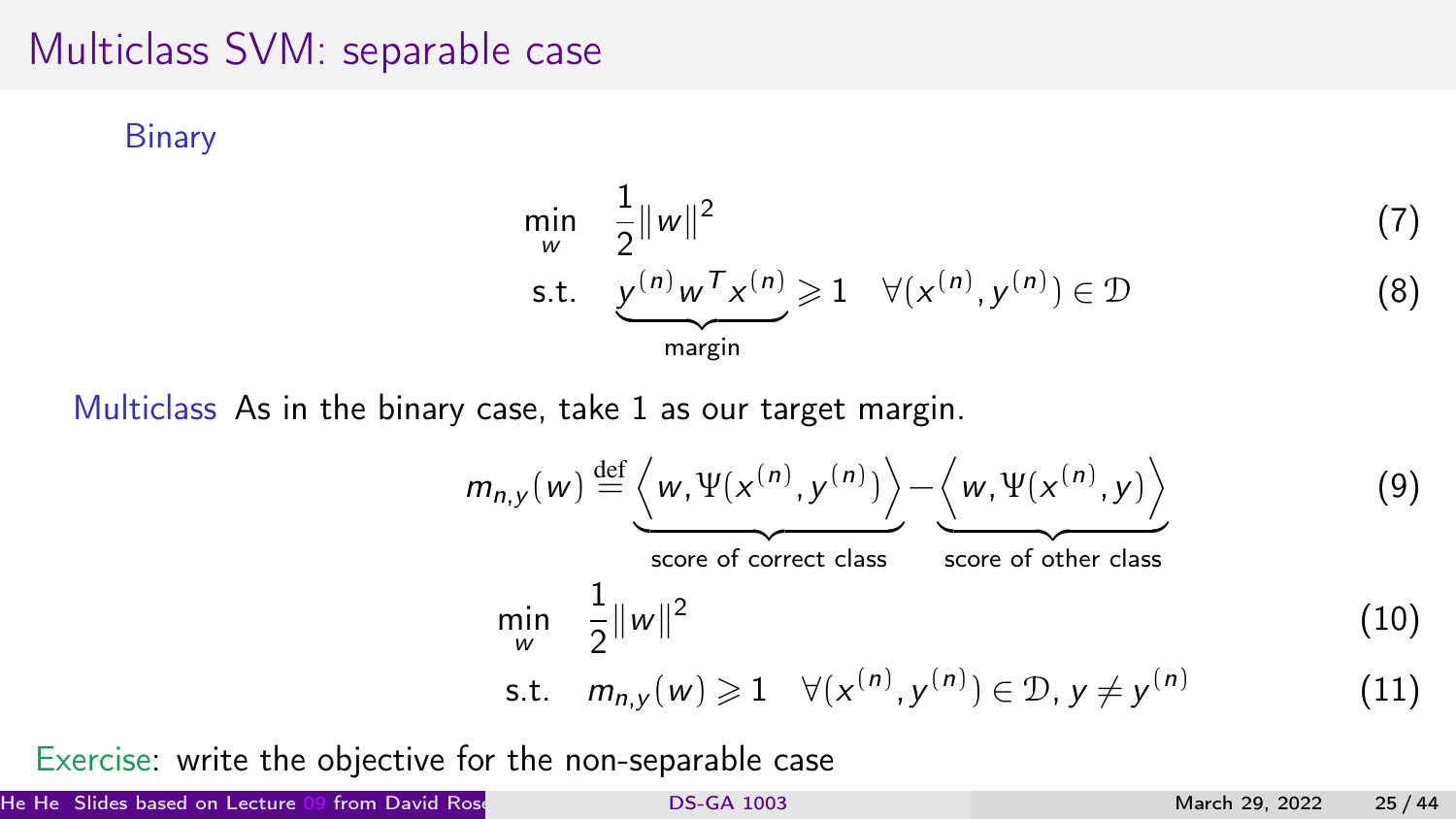# Recap: hingle loss for binary classification

• Hinge loss: a convex upperbound on the 0-1 loss

$$
\ell_{\text{hinge}}(y, \hat{y}) = \max(0, 1 - yh(x))\tag{12}
$$

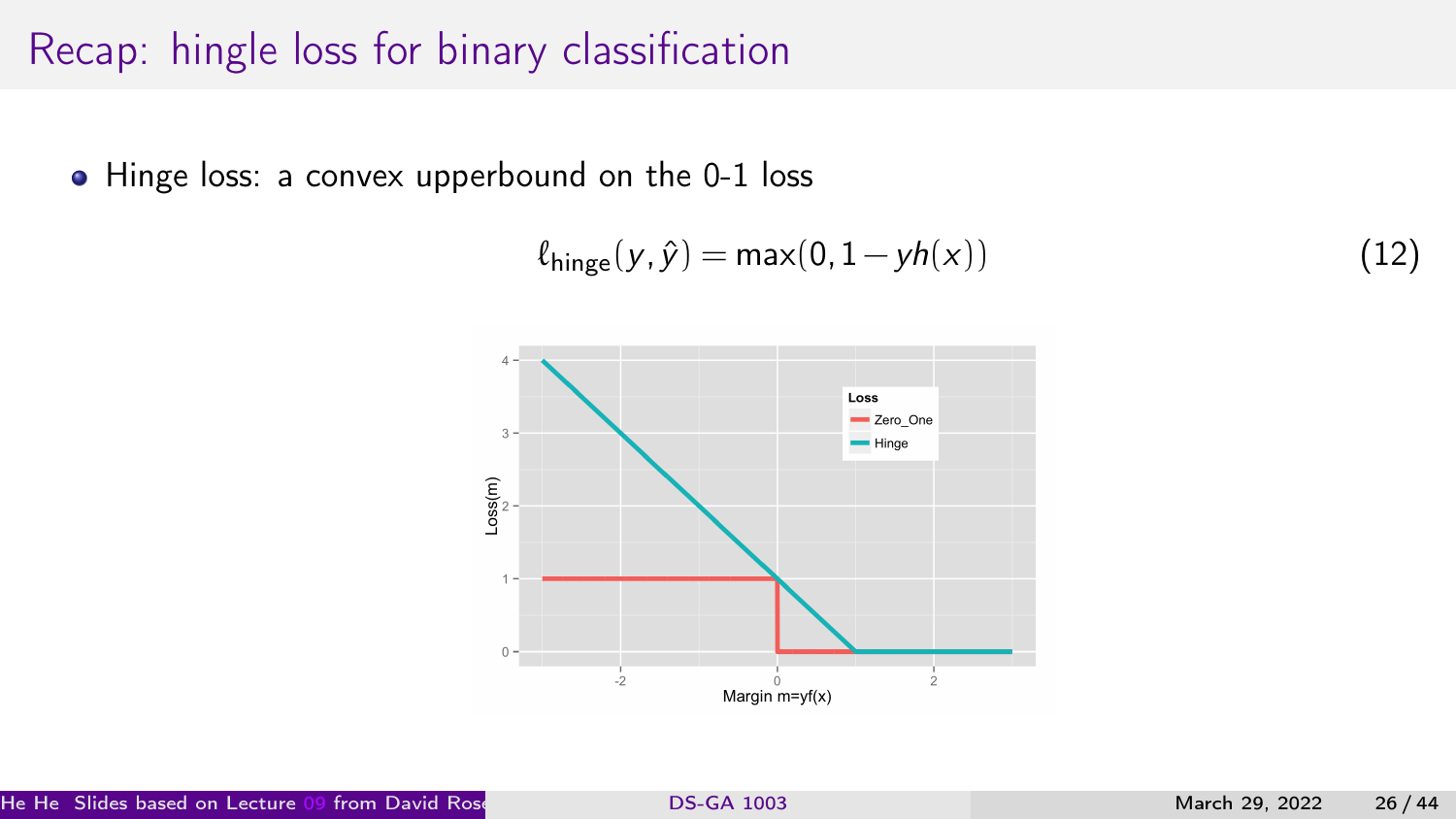## Generalized hinge loss

What's the zero-one loss for multiclass classification?

$$
\Delta(y, y') = \mathbb{I}\left\{y \neq y'\right\} \tag{13}
$$

- In general, can also have different cost for each class.
- Upper bound on  $\Delta(y, y')$ .

$$
\hat{y} \stackrel{\text{def}}{=} \arg \max_{y' \in \mathcal{Y}} \langle w, \Psi(x, y') \rangle \tag{14}
$$

$$
\implies \langle w, \Psi(x, y) \rangle \leq \langle w, \Psi(x, \hat{y}) \rangle \tag{15}
$$

$$
\implies \Delta(y,\hat{y}) \leq \Delta(y,\hat{y}) - \langle w, (\Psi(x,y) - \Psi(x,\hat{y})) \rangle \qquad \text{When are they equal?} \tag{16}
$$

**•** Generalized hinge loss:

$$
\ell_{\text{hinge}}(y, x, w) \stackrel{\text{def}}{=} \max_{y' \in \mathcal{Y}} \left( \Delta(y, y') - \langle w, (\Psi(x, y) - \Psi(x, y')) \rangle \right) \tag{17}
$$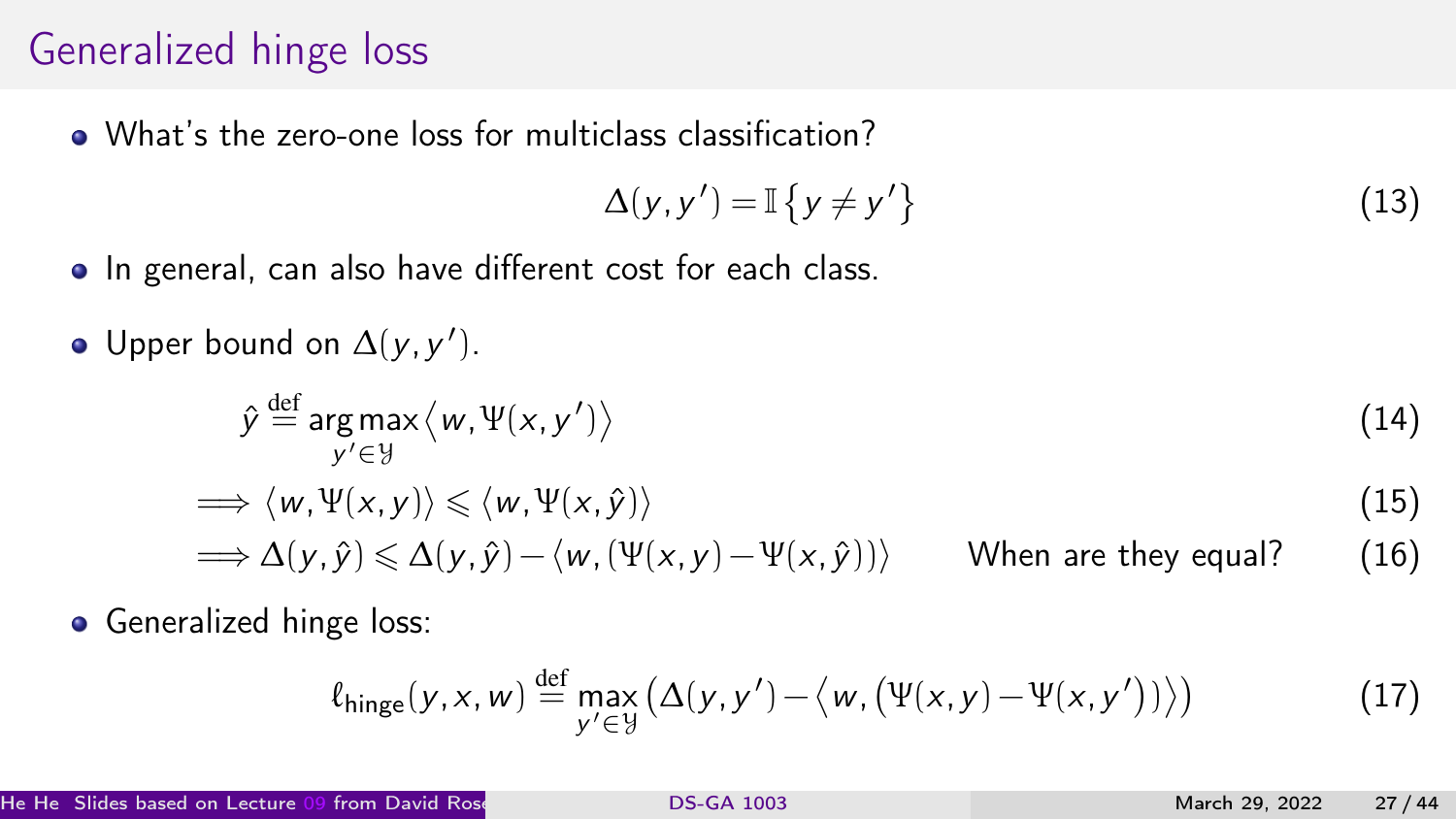#### Multiclass SVM with Hinge Loss

Recall the hinge loss formulation for binary SVM (without the bias term):

$$
\min_{w \in \mathbb{R}^d} \frac{1}{2} ||w||^2 + C \sum_{n=1}^N \max \left(0, 1 - \underbrace{y^{(n)}w^\mathsf{T} x^{(n)}}_{\text{margin}}\right).
$$

• The multiclass objective:

$$
\min_{w \in \mathbb{R}^d} \frac{1}{2} ||w||^2 + C \sum_{n=1}^N \max_{y' \in \mathcal{Y}} \left( \Delta(y, y') - \underbrace{\langle w, (\Psi(x, y) - \Psi(x, y')) \rangle}_{\text{margin}} \right)
$$

- $\Delta(y, y')$  as target margin for each class.
- If margin  $m_{n,\mathrm{y'}}(w)$  meets or exceeds its target  $\Delta(\mathrm{y}^{(n)},\mathrm{y}')\;\forall \mathrm{y}\in \mathcal{Y}$ , then no loss on example n.

He He Slides based on Lecture [09](https://github.com/davidrosenberg/mlcourse/blob/gh-pages/Lectures/09.multiclass.pdf) from David Rosenberg's course materials ( [DS-GA 1003](#page-0-0) <https://github.com/davidrosenberg/mlcourse>) (CDS, NYU) March 29, 2022 28 / 44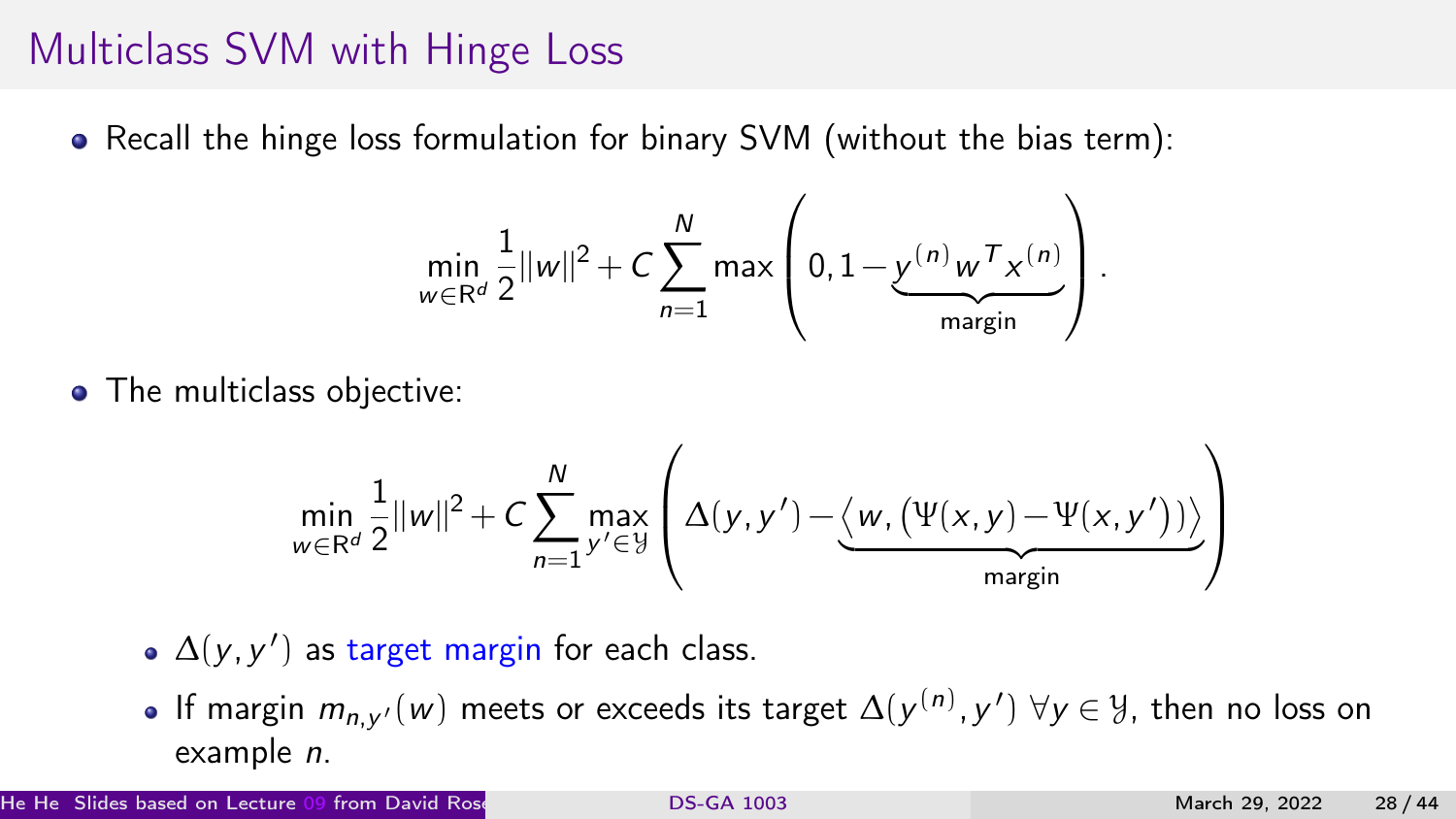## Recap: What Have We Got?

- Problem: Multiclass classification  $\mathcal{Y} = \{1, \ldots, k\}$
- Solution 1: One-vs-All
	- Train k models:  $h_1(x),...,h_k(x): \mathfrak{X} \to \mathbb{R}$ .
	- Predict with argmax<sub>v∈Y</sub>  $h_y(x)$ .
	- Gave simple example where this fails for linear classifiers
- Solution 2: Multiclass loss
	- Train one model:  $h(x, y) : \mathcal{X} \times \mathcal{Y} \rightarrow \mathbb{R}$ .
	- Prediction involves solving argmax<sub>v∈ y</sub>  $h(x, y)$ .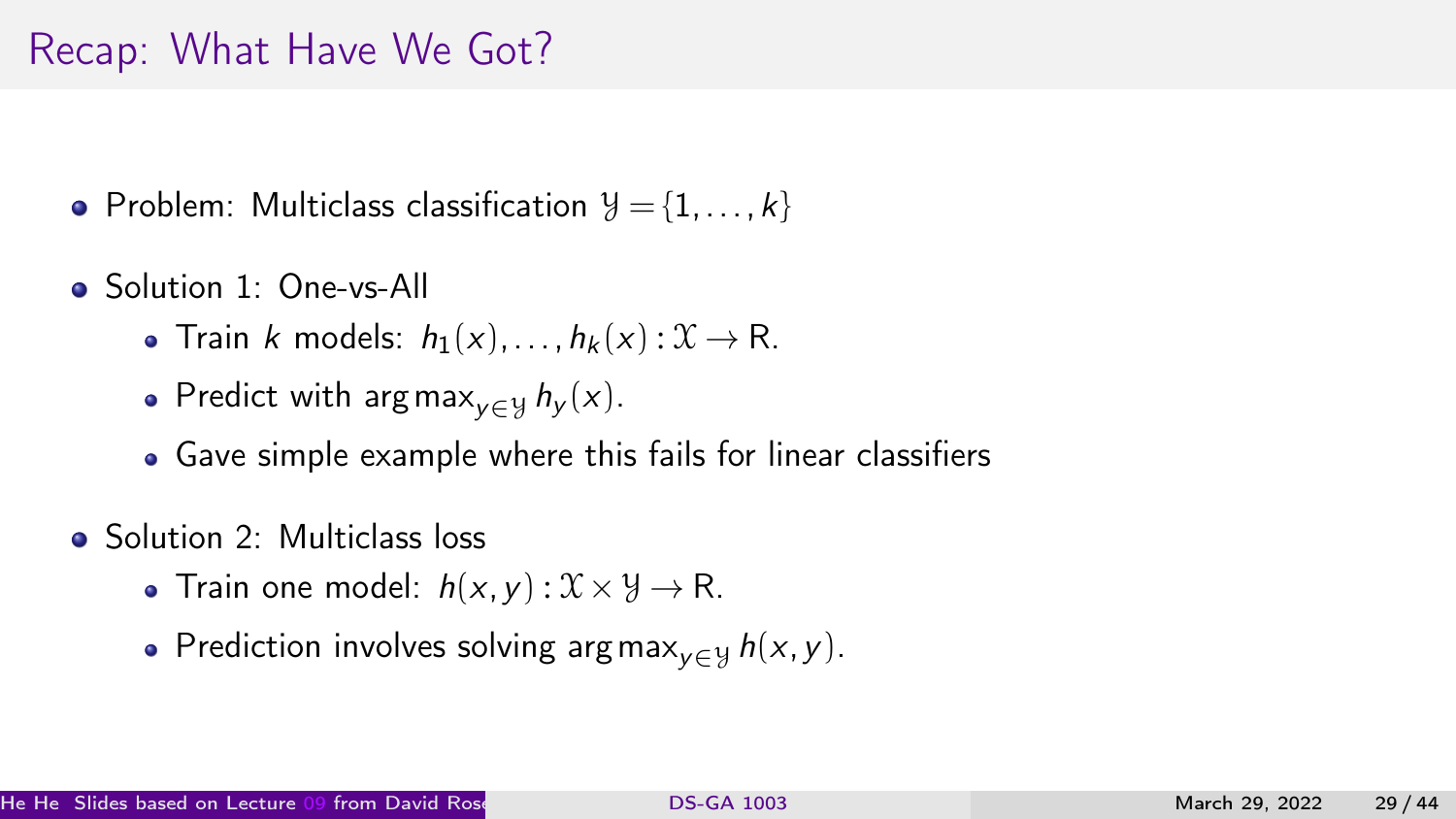## Does it work better in practice?

- Paper by Rifkin & Klautau: "[In Defense of One-Vs-All Classification"](http://www.jmlr.org/papers/v5/rifkin04a.html) (2004)
	- Extensive experiments, carefully done
		- albeit on relatively small UCI datasets
	- Suggests one-vs-all works just as well in practice
		- (or at least, the advantages claimed by earlier papers for multiclass methods were not compelling)
- **•** Compared
	- many multiclass frameworks (including the one we discuss)
	- one-vs-all for SVMs with RBF kernel
	- one-vs-all for square loss with RBF kernel (for classification!)
- All performed roughly the same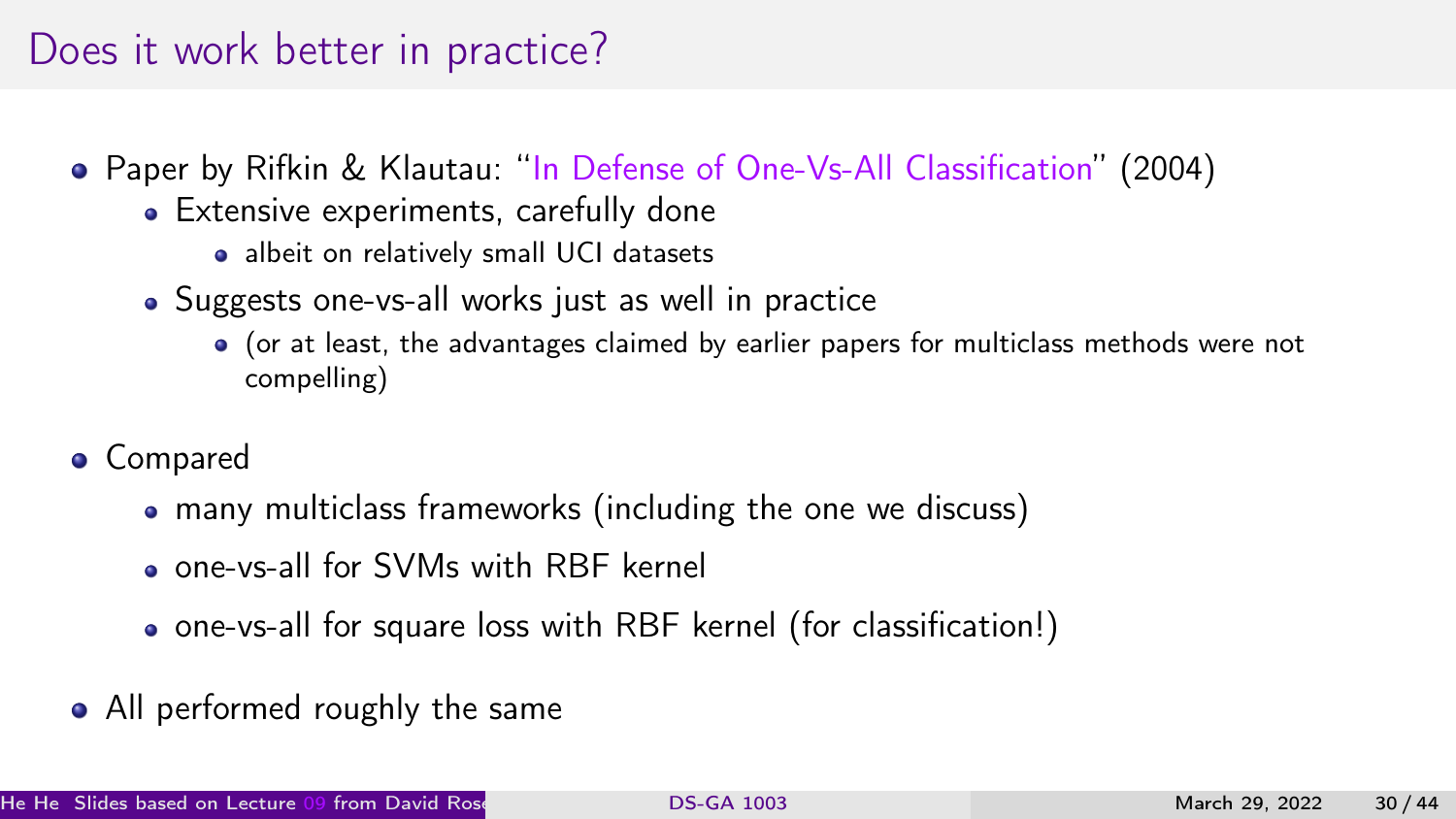# Why Are We Bothering with Multiclass?

- The framework we have developed for multiclass
	- compatibility features / scoring functions
	- multiclass margin
	- target margin / multiclass loss
- Generalizes to situations where  $k$  is very large and one-vs-all is intractable.
- $\bullet$  Key idea is that we can generalize across outputs y by using features of y.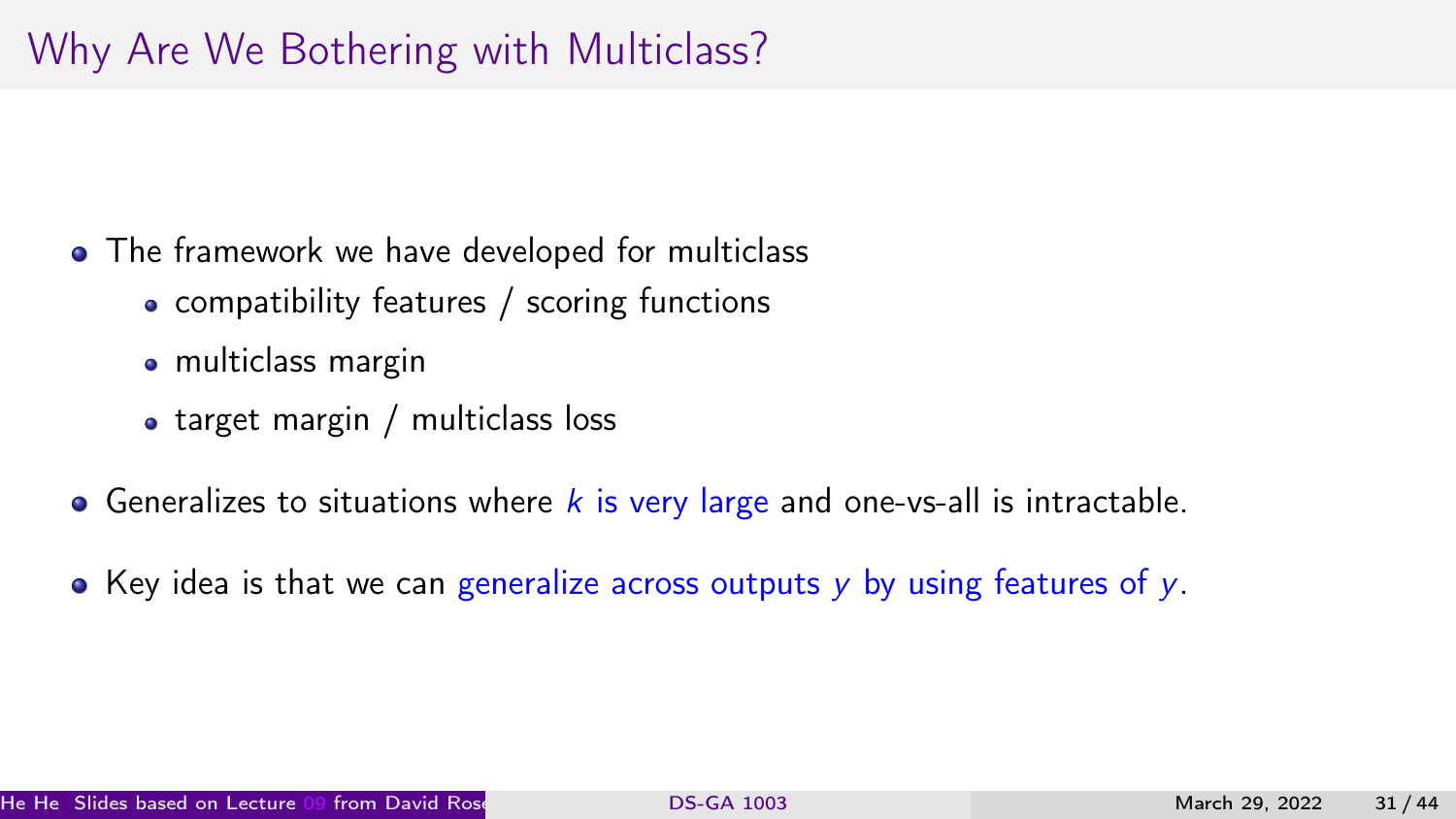## <span id="page-31-0"></span>[Introduction to Structured Prediction](#page-31-0)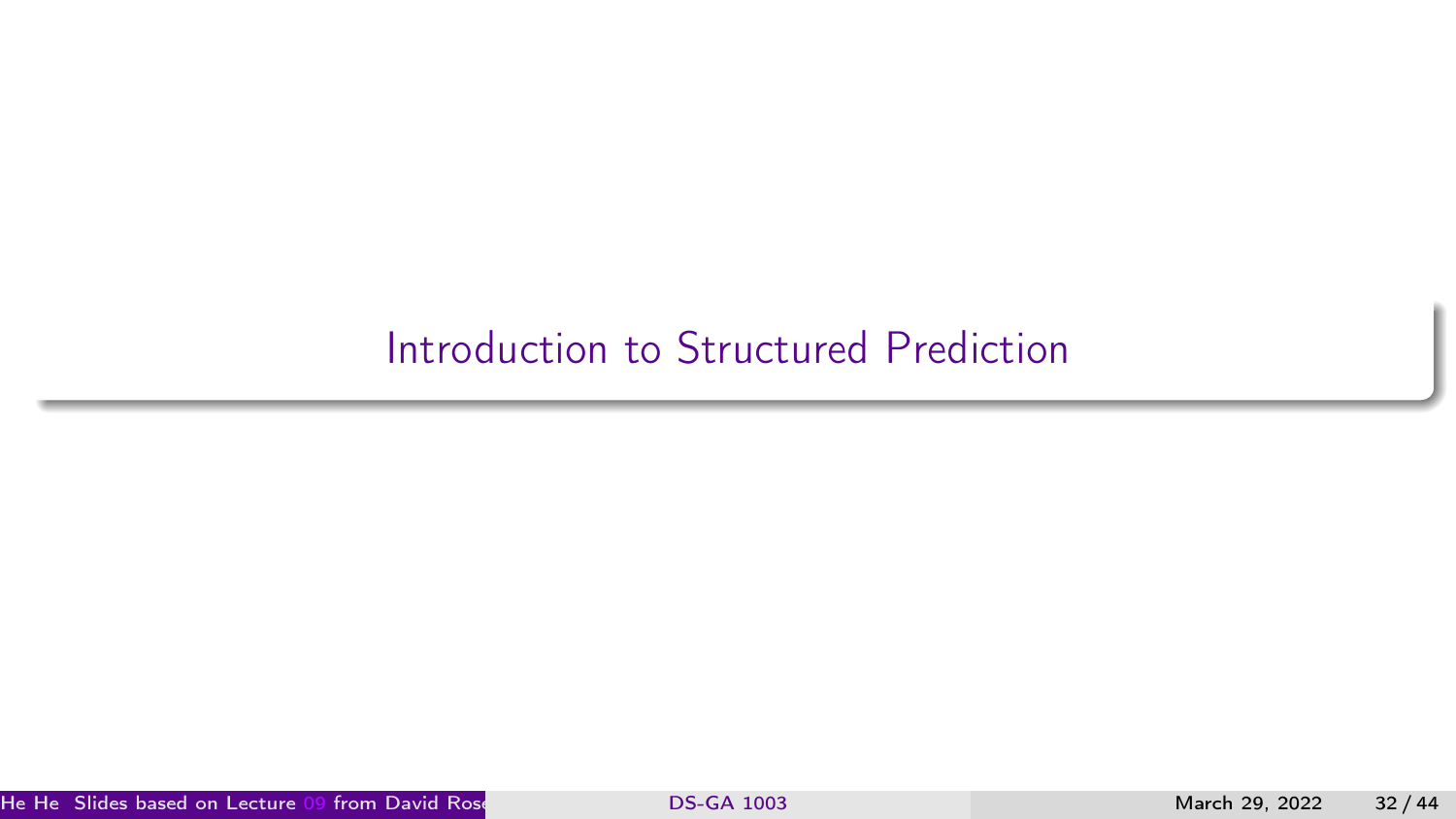# Example: Part-of-speech (POS) Tagging

Given a sentence, give a part of speech tag for each word:

| X | <b>START</b>  | ٦е      | eats           | apples |
|---|---------------|---------|----------------|--------|
|   | $x_0$         | X1      | $x_{2}$        | $X_3$  |
|   | <b>ISTART</b> | Pronoun | √erb           | Noun   |
|   |               |         | V <sub>2</sub> | Yз     |

- $\triangleright \ \mathcal{V} = \{ \text{all English words} \} \cup \{ \text{[STAT]}, \text{''."'} \}$
- $\mathfrak{X} = \mathfrak{V}^n$ ,  $n = 1, 2, 3, \ldots$  [Word sequences of any length]
- $\bullet \mathcal{P} = \{ \text{START}, \text{Pronoun}, \text{Verb}, \text{Noun}, \text{Adjective} \}$
- $\mathcal{Y} = \mathcal{P}^n$ ,  $n = 1, 2, 3, ...$  [Part of speech sequence of any length]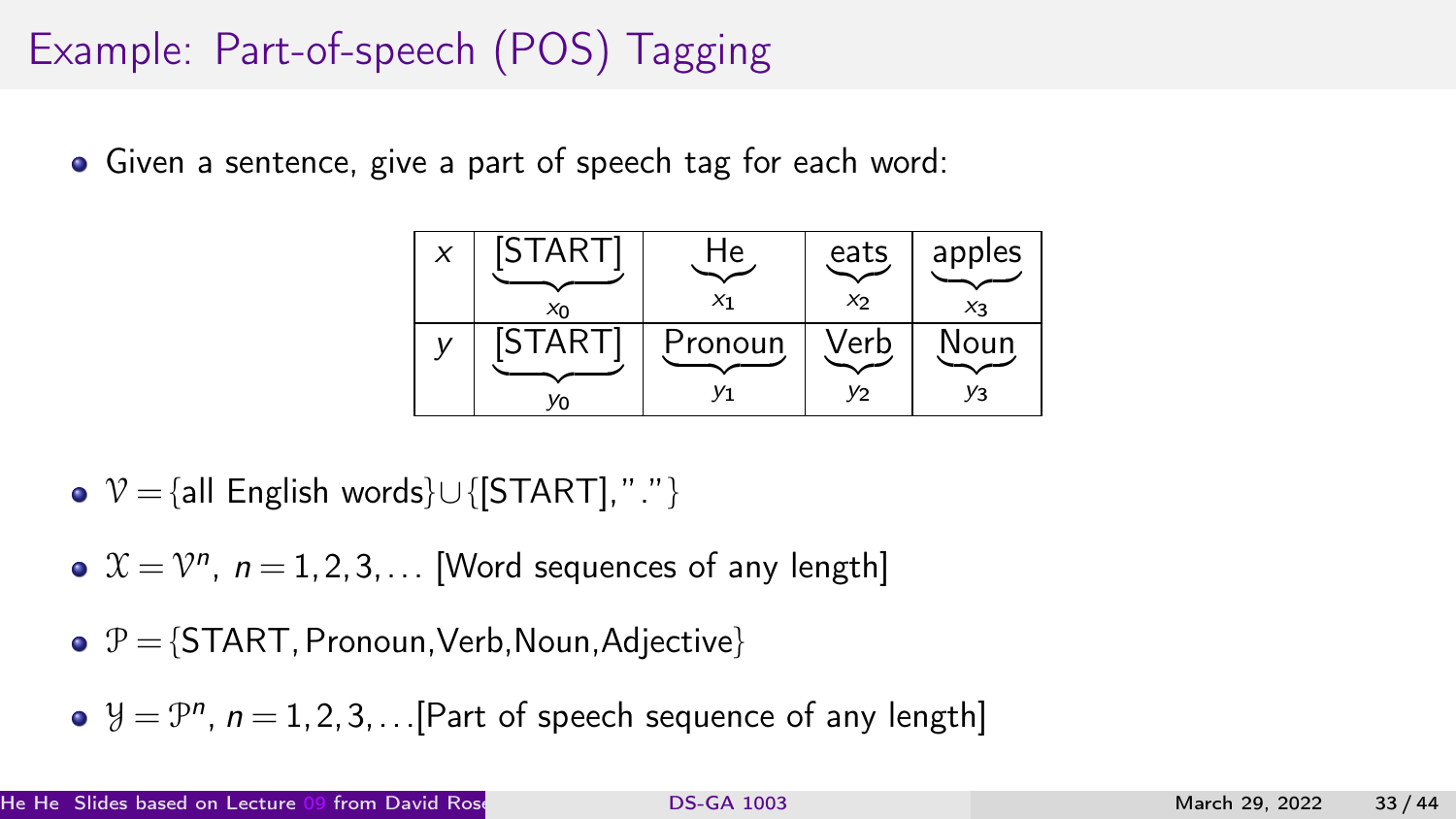# Multiclass Hypothesis Space

- $\bullet$  Discrete output space:  $\mathcal{Y}(x)$ 
	- Very large but has structure, e.g., linear chain (sequence labeling), tree (parsing)
	- Size depends on input  $x$
- Base Hypothesis Space:  $\mathcal{H} = \{h : \mathcal{X} \times \mathcal{Y} \rightarrow \mathbb{R}\}\$ 
	- $h(x, y)$  gives compatibility score between input x and output y
- Multiclass hypothesis space

$$
\mathcal{F} = \left\{ x \mapsto \underset{y \in \mathcal{Y}}{\arg \max} h(x, y) \mid h \in \mathcal{H} \right\}
$$

- Final prediction function is an  $f \in \mathcal{F}$ .
- For each  $f \in \mathcal{F}$  there is an underlying compatibility score function  $h \in \mathcal{H}$ .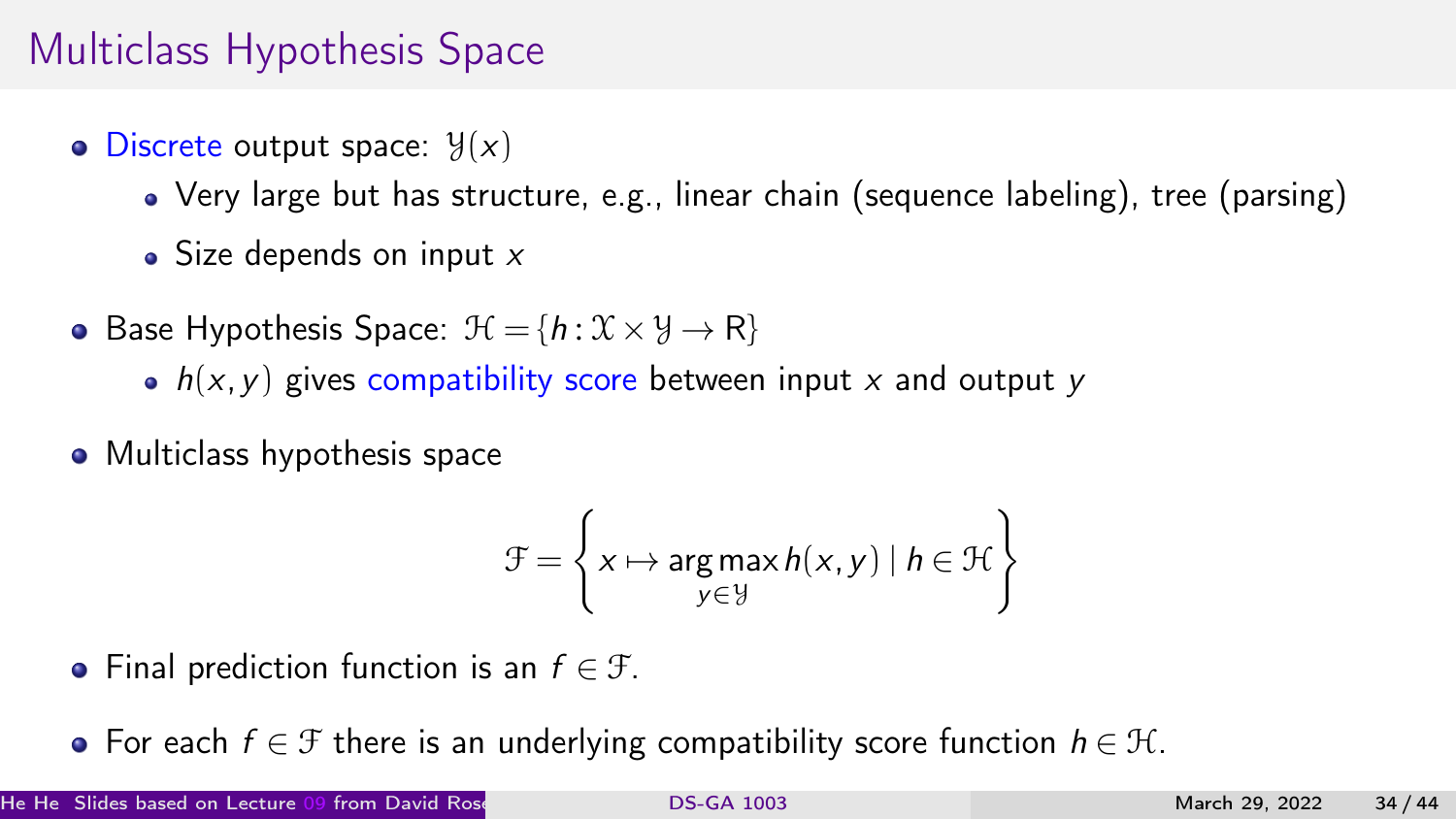## Structured Prediction

• Part-of-speech tagging

- $x$ : he eats apples y: pronoun verb noun
- Multiclass hypothesis space:

$$
h(x, y) = w^T \Psi(x, y)
$$
\n
$$
\mathcal{F} = \left\{ x \mapsto \underset{y \in \mathcal{Y}}{\arg \max} h(x, y) \mid h \in \mathcal{H} \right\}
$$
\n(18)

- A special case of multiclass classification
- How to design the feature map Ψ? What are the considerations?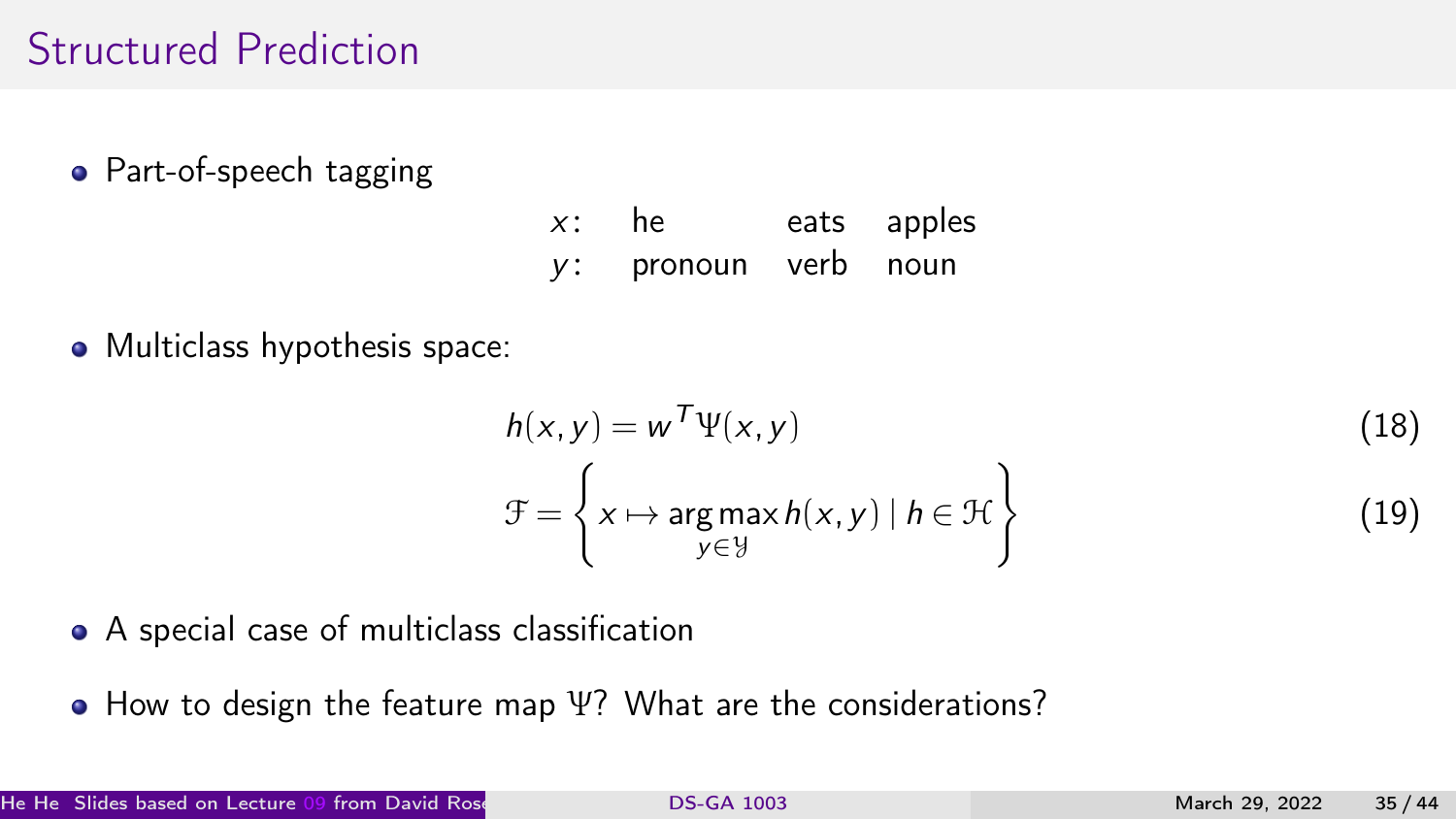- A unary feature only depends on
	- the label at a single position,  $y_i$ , and  $\boldsymbol{\mathsf{x}}$
- Example:

$$
\begin{array}{rcl}\n\Phi_1(x, y_i) & = & 1(x_i = \text{runs})1(y_i = \text{Verb}) \\
\Phi_2(x, y_i) & = & 1(x_i = \text{runs})1(y_i = \text{Noun}) \\
\Phi_3(x, y_i) & = & 1(x_{i-1} = \text{He})1(x_i = \text{runs})1(y_i = \text{Verb})\n\end{array}
$$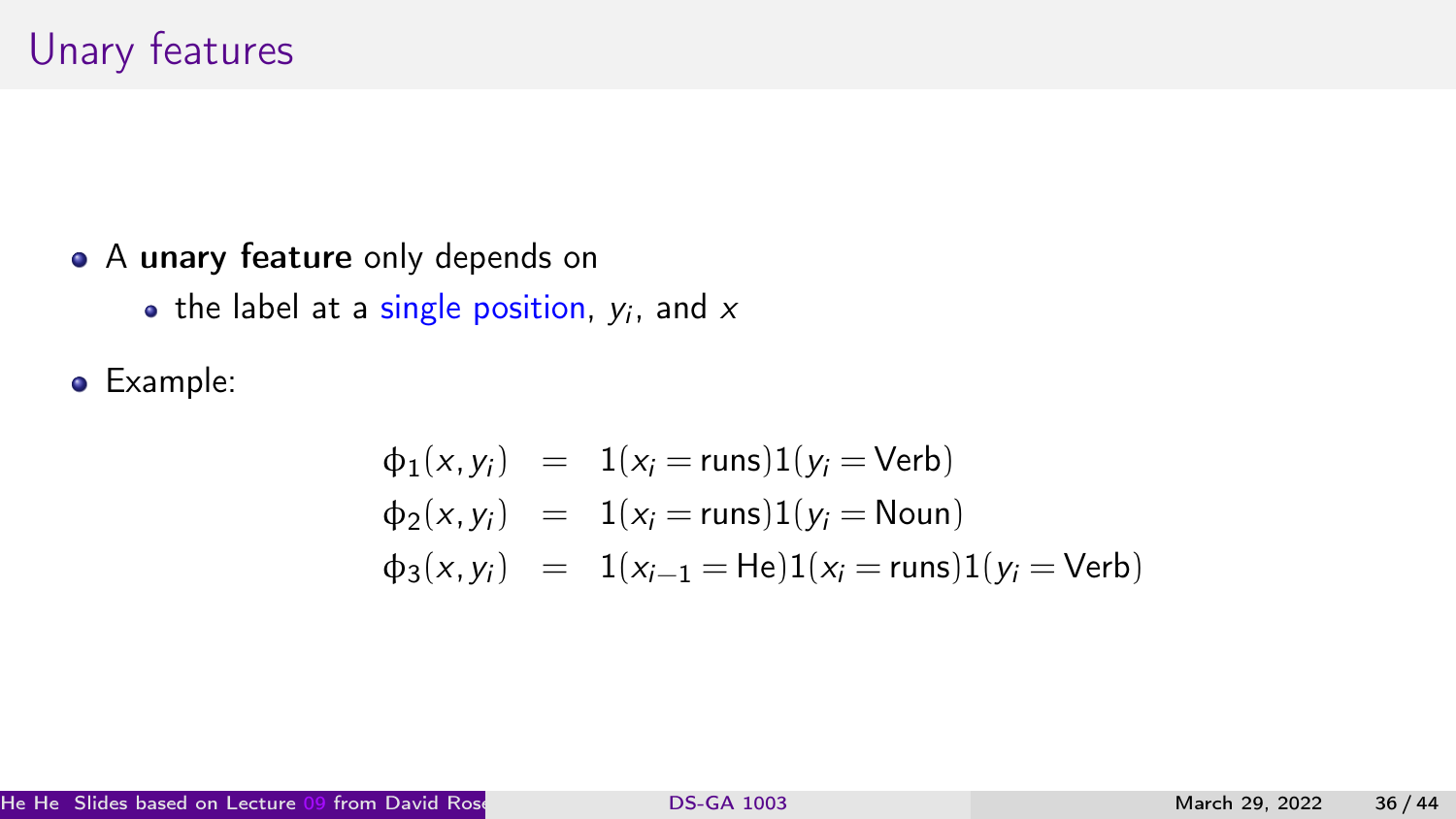#### Markov features

- A markov feature only depends on
	- two adjacent labels,  $y_{i-1}$  and  $y_i$ , and  $x$
- Example:

$$
\theta_1(x, y_{i-1}, y_i) = 1(y_{i-1} = \text{Pronoun})1(y_i = \text{Verb})
$$
  

$$
\theta_2(x, y_{i-1}, y_i) = 1(y_{i-1} = \text{Pronoun})1(y_i = \text{Noun})
$$

- Reminiscent of Markov models in the output space
- Possible to have higher-order features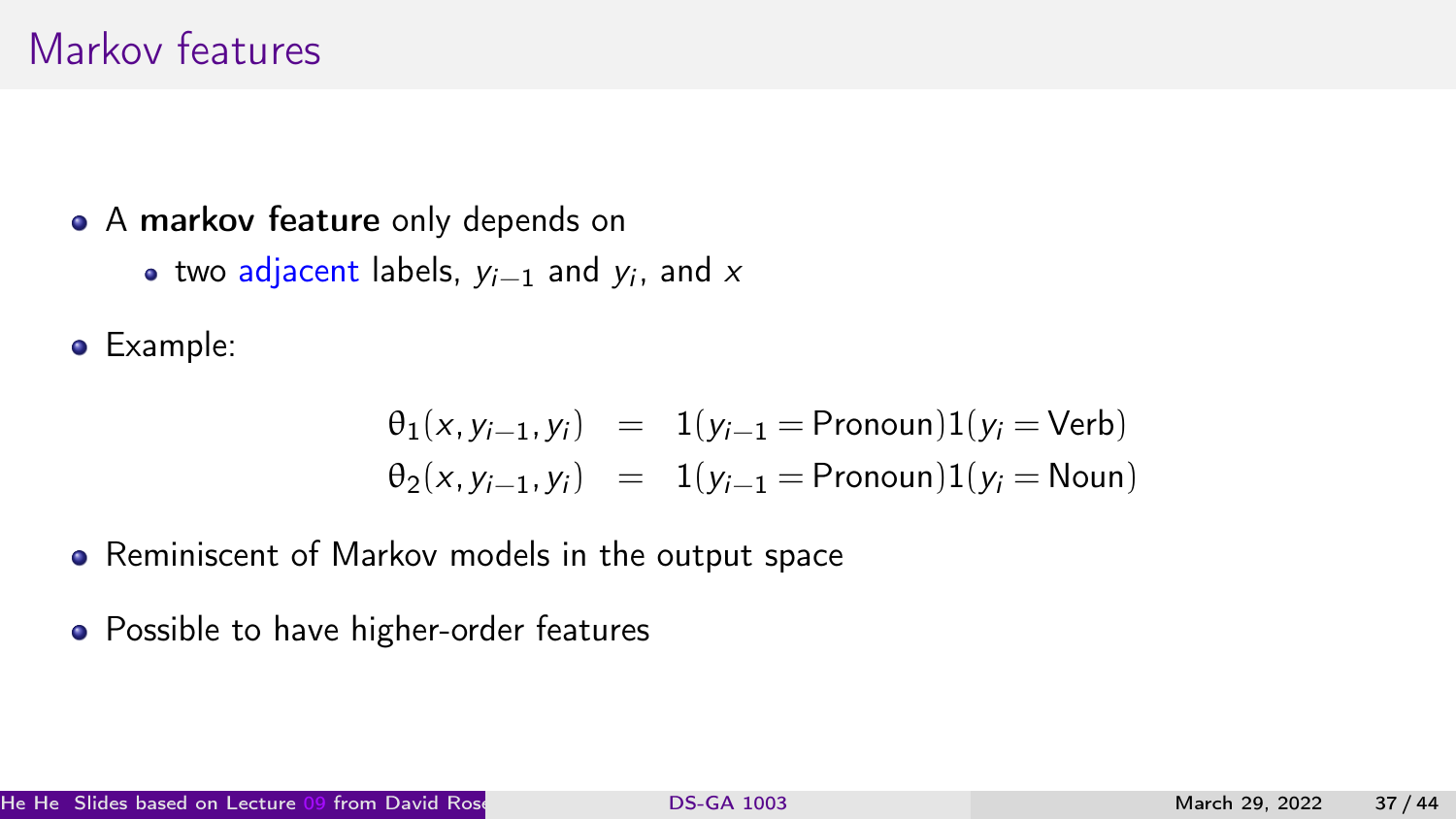#### Local Feature Vector and Compatibility Score

 $\bullet$  At each position *i* in sequence, define the **local feature vector** (unary and markov):

$$
\Psi_i(x, y_{i-1}, y_i) = (\phi_1(x, y_i), \phi_2(x, y_i), \dots, \n\theta_1(x, y_{i-1}, y_i), \theta_2(x, y_{i-1}, y_i), \dots)
$$

- And local compatibility score at position *i*:  $\langle w, \Psi_i(x, y_{i-1}, y_i) \rangle$ .
- The compatibility score for  $(x, y)$  is the sum of local compatibility scores:

$$
\sum_{i} \langle w, \Psi_{i}(x, y_{i-1}, y_{i}) \rangle = \left\langle w, \sum_{i} \Psi_{i}(x, y_{i-1}, y_{i}) \right\rangle = \left\langle w, \Psi(x, y) \right\rangle, \tag{20}
$$

where we define the sequence feature vector by

$$
\Psi(x, y) = \sum_{i} \Psi_i(x, y_{i-1}, y_i).
$$
 decomposable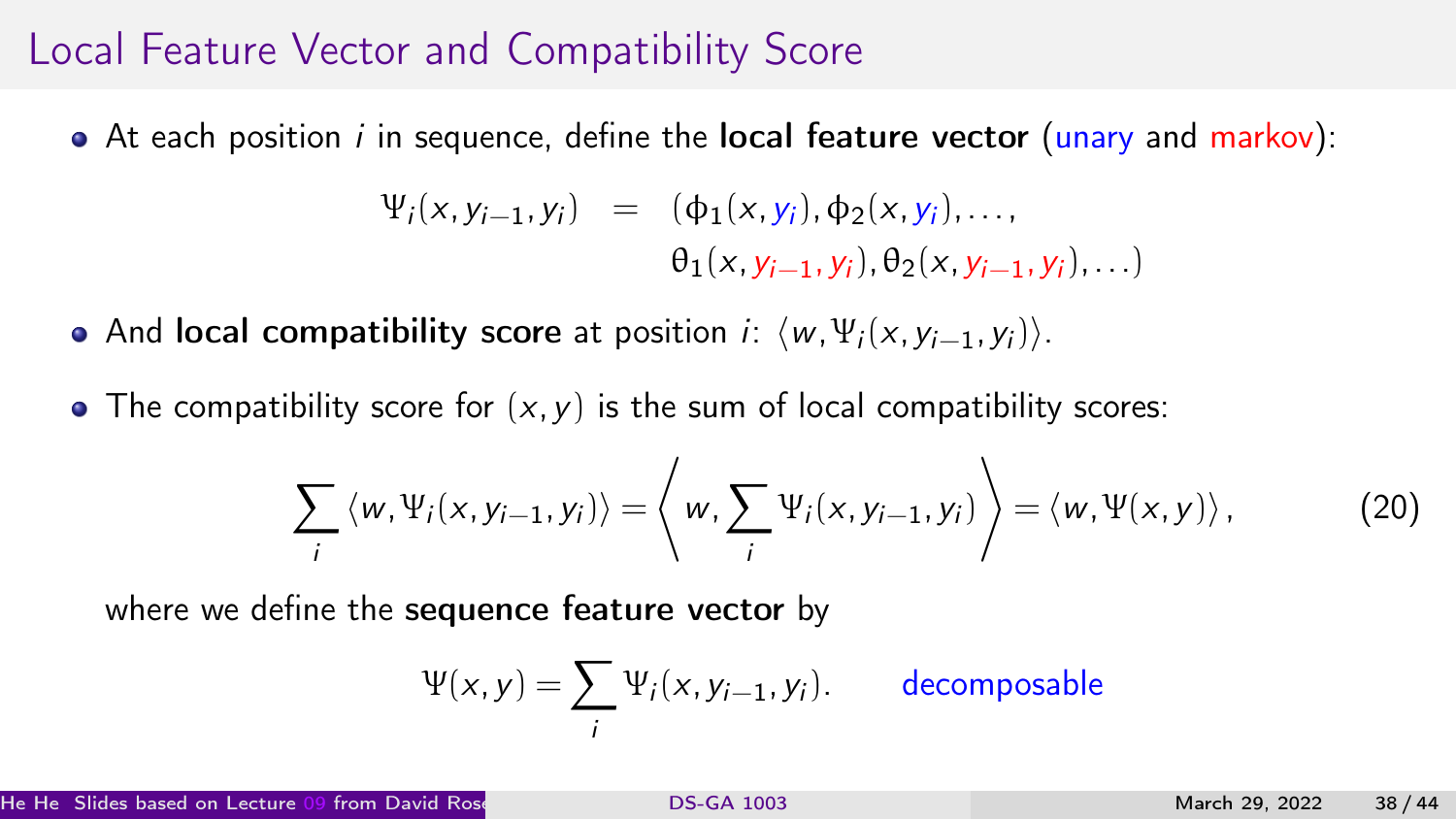# Structured perceptron

```
Given a dataset \mathcal{D} = \{ (x, y) \};Initialize w \leftarrow 0:
for iter = 1, 2, \ldots, T do
    for (x, y) \in \mathcal{D} do
          \hat{y} = \argmax_{y' \in \mathcal{Y}(x)} w^{\mathcal{T}} \psi(x, y');
          if \hat{y} \neq y then // We've made a mistake
               w \leftarrow w + \Psi(x, y); // Move the scorer towards \psi(x, y)w \leftarrow w - \Psi(x, \hat{y}); // Move the scorer away from \psi(x, \hat{y})end
     end
```
end

Identical to the multiclass perceptron algorithm except the argmax is now over the structured output space  $\mathcal{Y}(x)$ .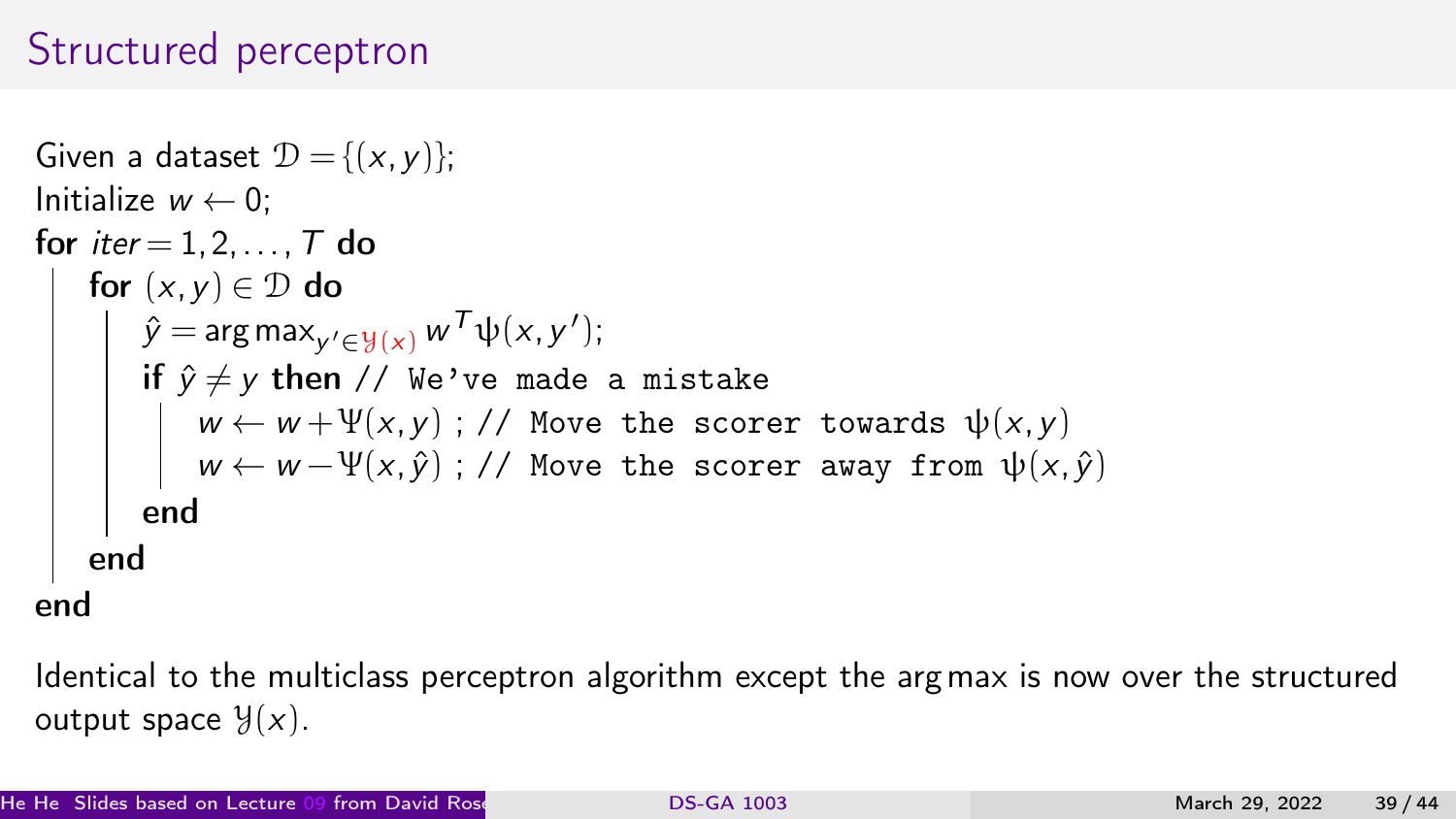#### Structured hinge loss

• Recall the generalized hinge loss

$$
\ell_{\text{hinge}}(y,\hat{y}) \stackrel{\text{def}}{=} \max_{y' \in \mathcal{Y}(x)} \left( \Delta(y,y') + \langle w, (\Psi(x,y') - \Psi(x,y)) \rangle \right) \tag{21}
$$

- What is  $\Delta(y, y')$  for two sequences?
- Hamming loss is common:

$$
\Delta(y, y') = \frac{1}{L} \sum_{i=1}^{L} 1(y_i \neq y'_i)
$$

where  $L$  is the sequence length.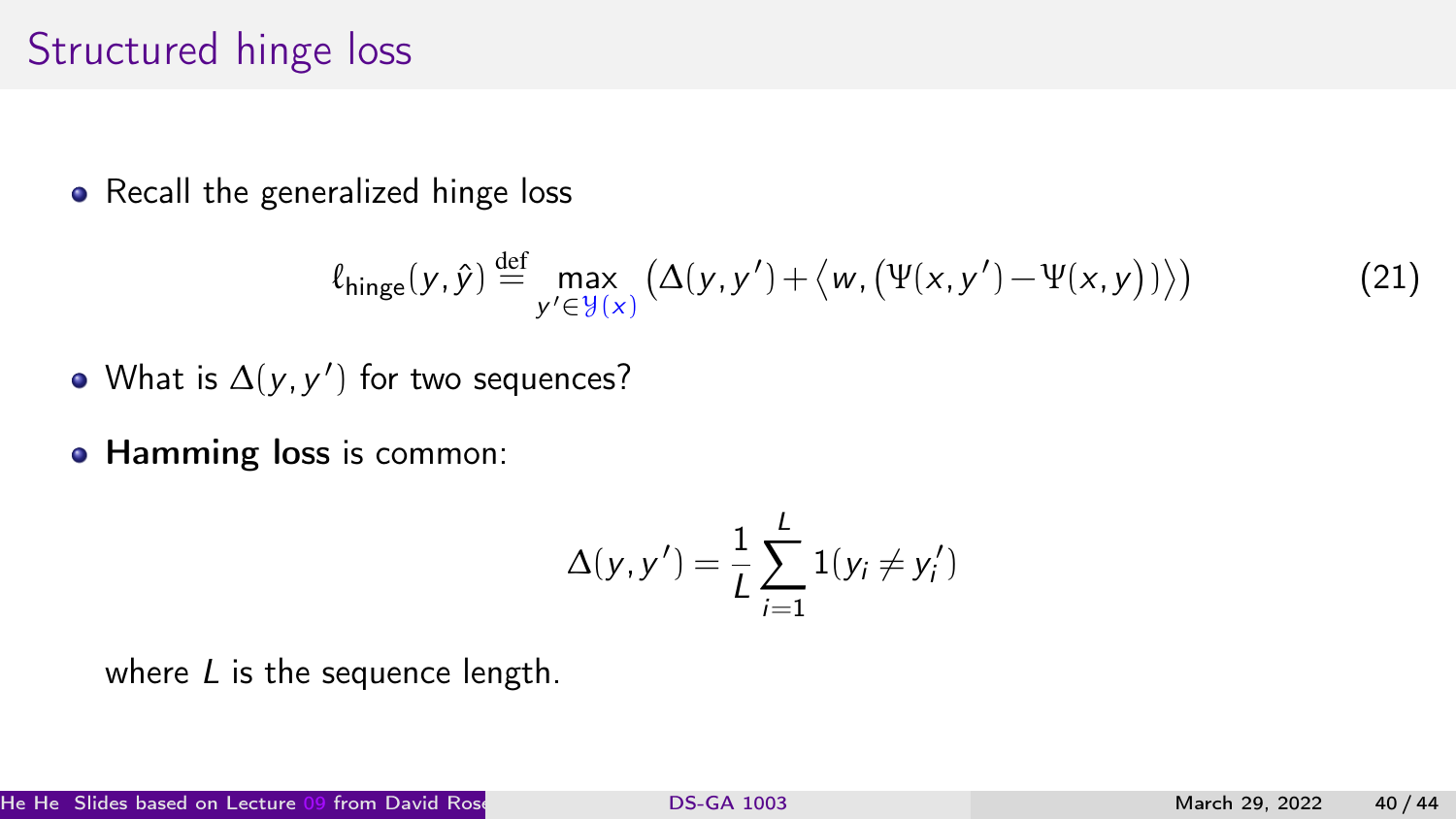Exercise:

- Write down the objective of structured SVM using the structured hinge loss.
- Stochastic sub-gradient descent for structured SVM (similar to HW3 P3)
- Compare with the structured perceptron algorithm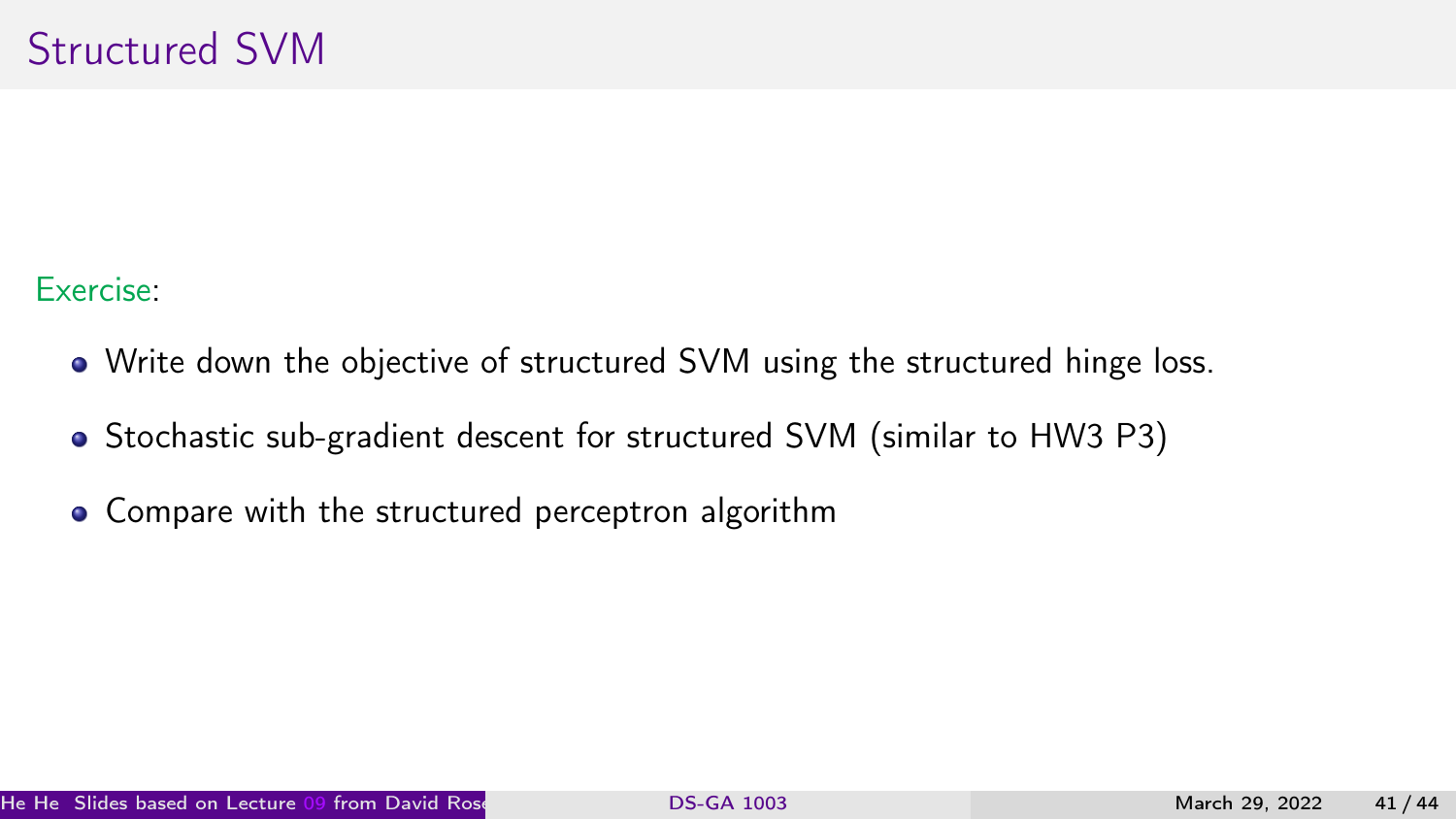# The argmax problem for sequences

Problem To compute predictions, we need to find argmax $_{y\in\mathcal{Y}(x)}\langle w,\Psi(x,y)\rangle$ , and  $|\mathcal{Y}(x)|$  is exponentially large.

Observation  $\Psi(x, y)$  decomposes to  $\sum_i \Psi_i(x, y)$ .

Solution Dynamic programming (similar to the Viterbi algorithm)



What's the running time?

Figure by Daumé III. A course in machine learning. Figure 17.1.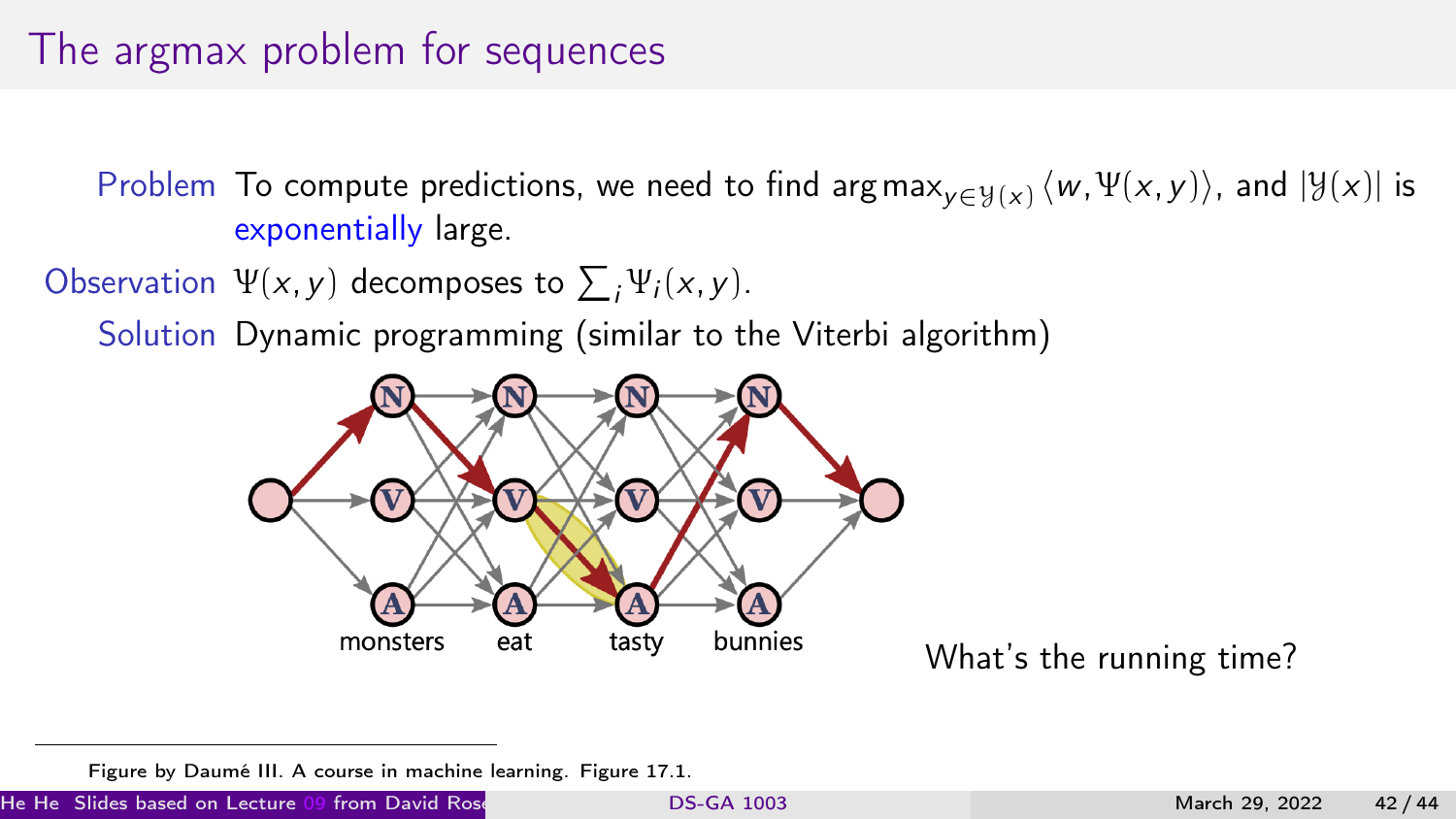# The argmax problem in general

Efficient problem-specific algorithms:

| problem                                   | structure                                                                                                                          | algorithm                             |
|-------------------------------------------|------------------------------------------------------------------------------------------------------------------------------------|---------------------------------------|
| constituent parsing<br>dependency parsing | binary trees with context-free features<br>spanning trees with edge features<br>image segmentation 2d with adjacent-pixel features | -CYK<br>Chu-Liu-Edmonds<br>graph cuts |

General algorithm:

• Integer linear programming (ILP)

$$
\max_{z} a^{T} z \quad \text{s.t. linear constraints on } z \tag{22}
$$

• z: indicator of substructures, e.g., 
$$
\mathbb{I}\{y_i = \text{article and } y_{i+1} = \text{noun}\}
$$

• constraints: *z* must correspond to a valid structure